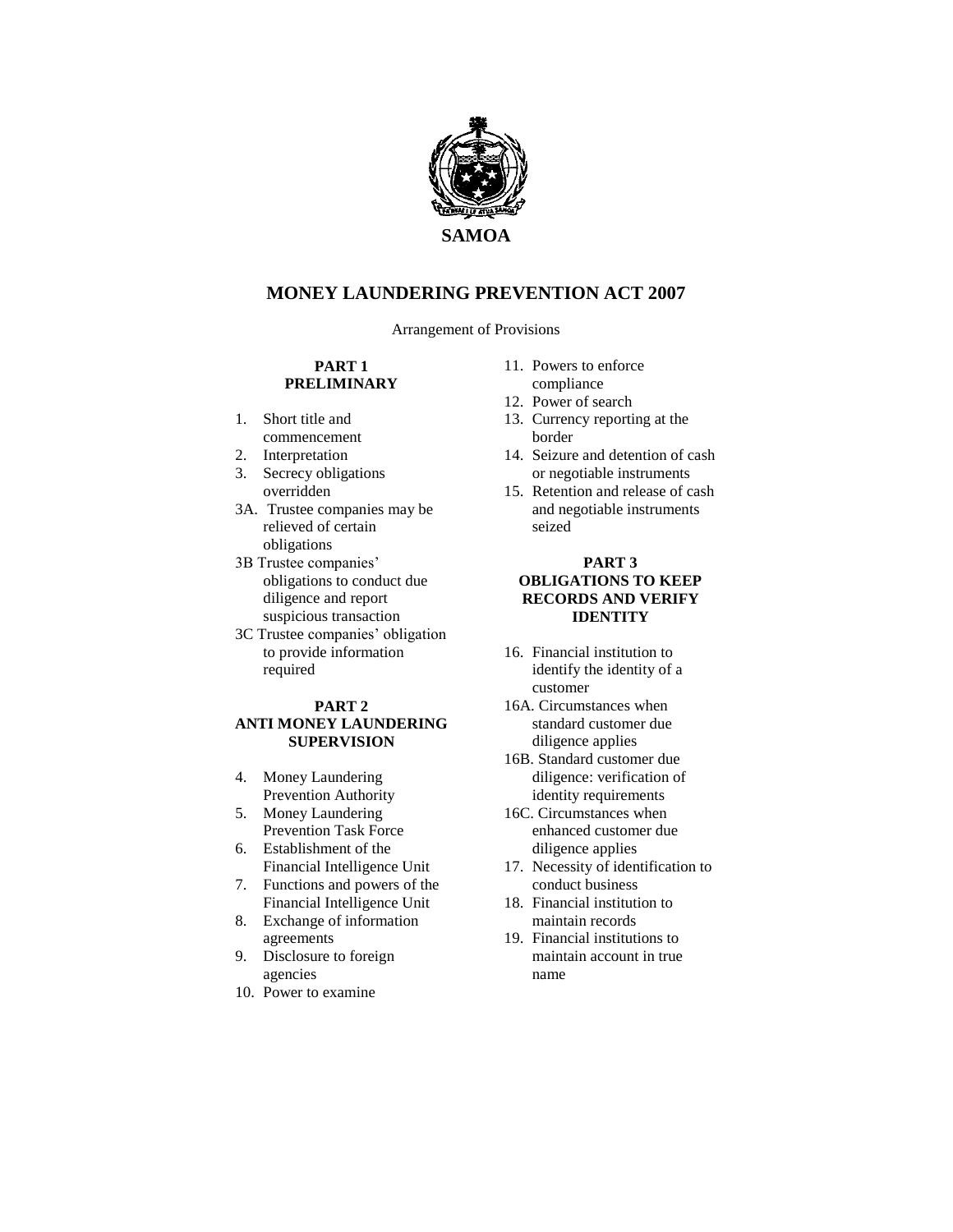- 20. Financial institutions to monitor transactions
- 21. Banks and money transmission service providers to include originator information
- 21A. Financial institution to reject or suspend a transaction
- 22. Offences

#### **PART 4 OBLIGATIONS TO REPORT**

- 23. Financial institution to report suspicious transactions
- 23A. Financial institution to report large Cash transactions
- 24. Supervisory authority or auditor to report suspicious transactions
- 25. Authorisation to continue a suspicious transaction
- 26. False or misleading statements
- 27. Disclosure of suspicious transaction reports and other information
- 28. Protection of identity of persons and information in suspicious transaction reports
- 29. Protection of persons reporting suspicious transactions
- 30. Privileged communication
- 31. Other preventative measures by financial institutions
- 32. Compliance audit
- 33. Offences under Part 4

#### **PART 5 CONFISCATED ASSETS FUND**

- 34. Establishment of Fund
- 35. Credits to Fund
- 36. Asset sharing
- 37. Payments out of the Fund
- 38. Approved programmes for expenditure

#### **PART 6 MISCELLANEOUS**

- 39. Money laundering an offence for extradition purposes
- 40. General penalty provisions
- 41. Account in fictitious, false or incorrect name
- 42. Liability of employers and principals
- 43. Liability of directors, controllers or officers of bodies corporate
- 44. Non-disclosure
- 45. Obligations of supervisory authorities
- 46. Immunity
- 47. Audit and Annual Report
- 48. Regulations
- 49. Repeal
- 50. Savings and transitional arrangements

Schedule 1

# **MONEY LAUNDERING PREVENTION ACT 2007 2007 No. 2**

**AN ACT** to make provision for the prevention of money laundering and to repeal the Money Laundering Prevention Act 2000.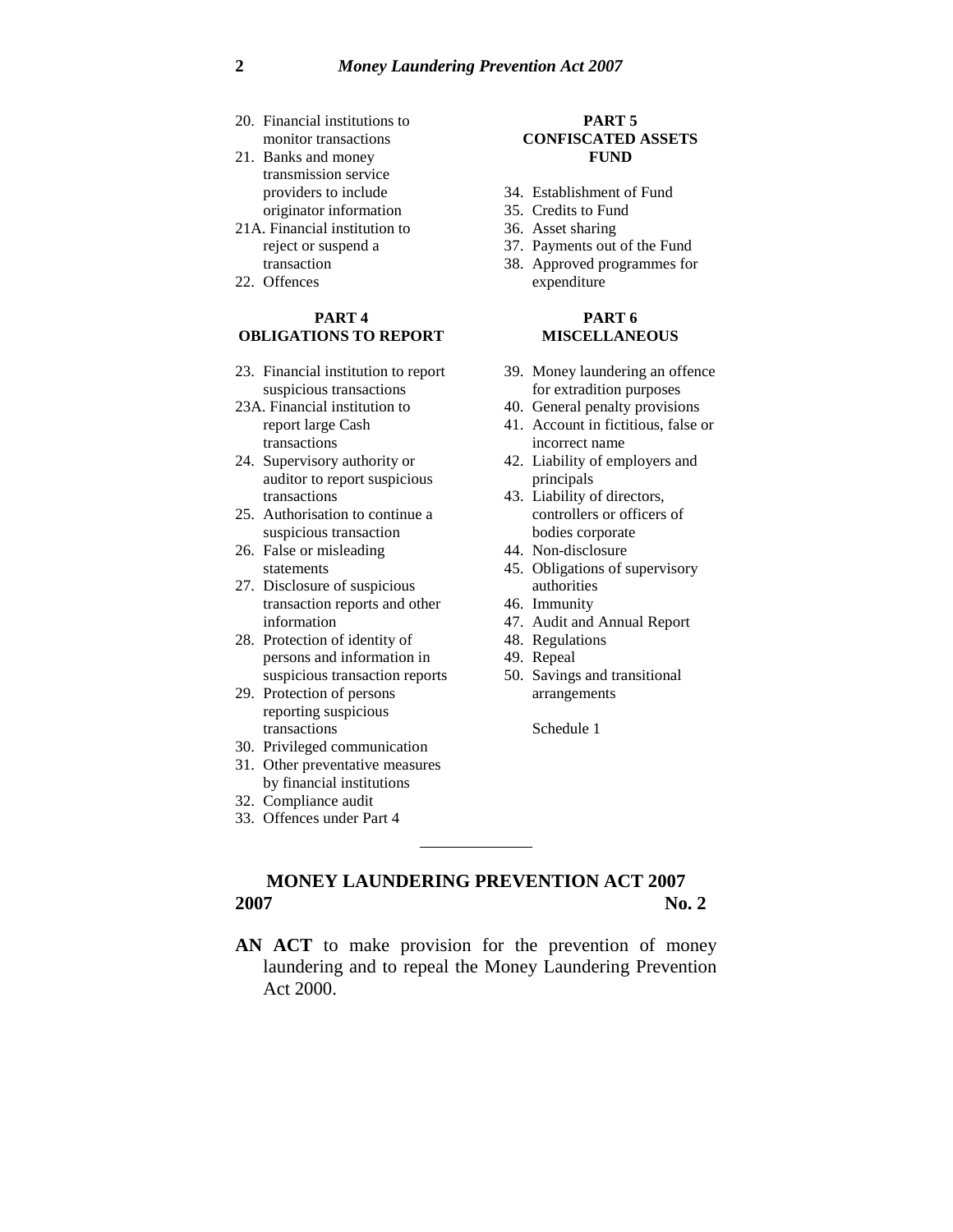**BE IT ENACTED** by the Legislative Assembly of Samoa in Parliament assembled as follows:

# **PART 1 PRELIMINARY**

**1. Short title and commencement**–**(1)** This Act may be cited as the Money Laundering Prevention Act 2007.

**(2)** This Act comes into force, or any part thereof, on such date as may be nominated in writing by the Minister.

**(3)**Notice of commencement of this or any Part of this Act shall be published in English and Samoan in the *Savali* and one other newspaper circulating in Samoa.

**2. Interpretation**–**(1)** In this Act, unless the context otherwise requires:

"Asia Pacific/Group" or "APG" means an intergovernmental organisation that Samoa is a part of, consisting of 41 member jurisdictions, focused on ensuring that its members effectively implement the FATF international standards against money laundering, terrorist financing and proliferation financing related to weapons of mass destruction;

"Authority" means the Money Laundering Prevention Authority established under section 4;

- "beneficial owner" means a person who owns or controls a customer as well as the person on whose behalf a transaction is being conducted and includes those persons who exercise ultimate effective control over a legal person or arrangement;
- "business relationship" means a business, professional, or commercial relationship between a reporting entity and a customer that has an element of duration or that is expected by the reporting entity, at the time when contact is established, to have an element of duration;
- "business transaction" includes any arrangement or attempted arrangement, including opening an account, between two or more persons where the purpose of the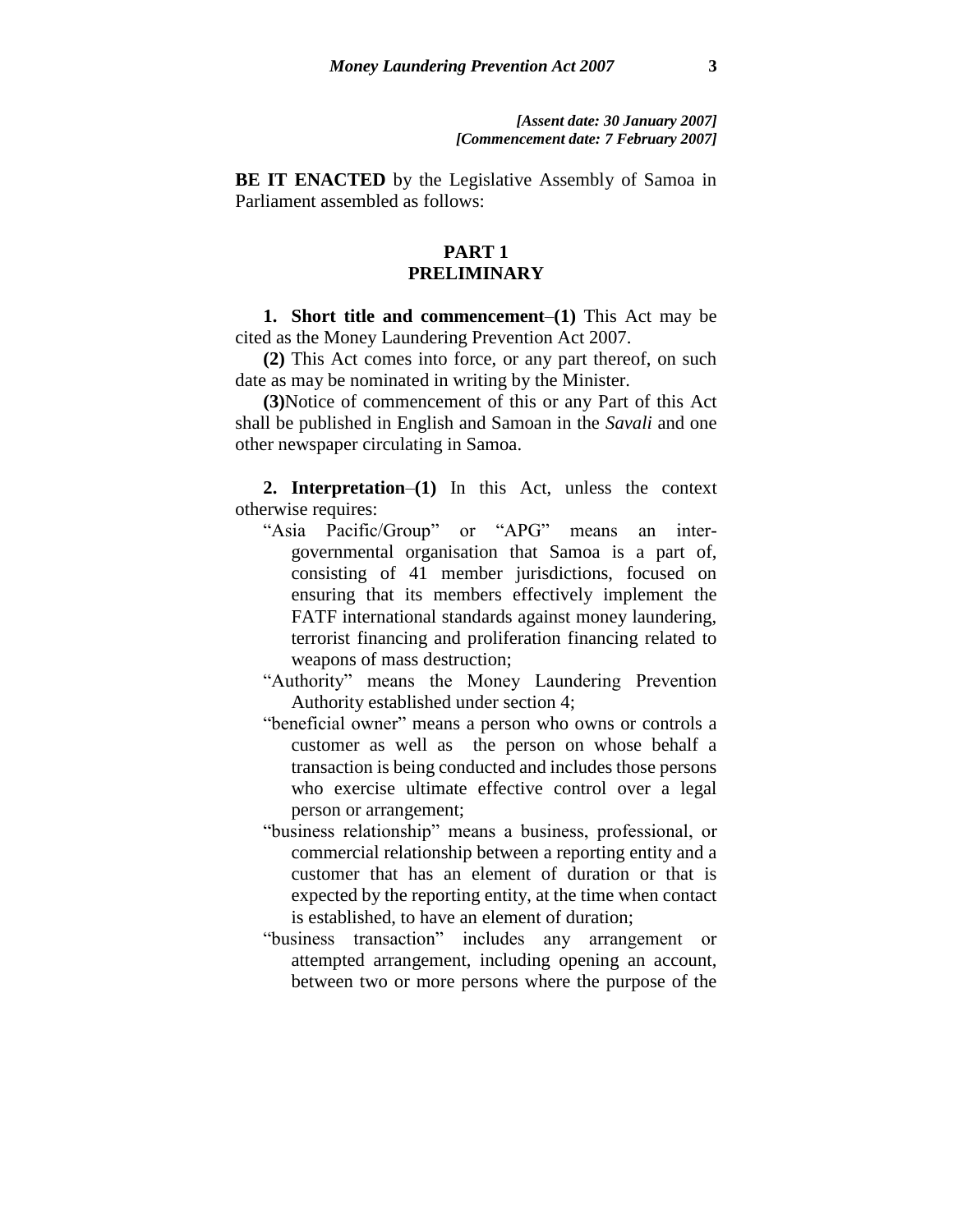arrangement is to facilitate a transaction between the persons concerned and includes any related transaction between any of the persons concerned and another person and a one-off transaction;

- "business transaction record" includes, where relevant, to a business transaction:
	- (a) the identification records of all the persons party to that transaction; and
	- (b) a description of that transaction sufficient to identify its purpose and method of execution; and
	- (c) the details of any account used for that transaction, including bank, branch and sort code; and the total value of that transaction; and originator details; and
	- (d) the total value of that transaction; and
	- (e) originator details; and
	- (f) such other information as will permit the tracing of the movement of property and the parties thereto;
- "cash" means any coin or paper money that is designated as legal tender in the country of issue and includes bearer bonds, travellers' cheques, postal notes and money orders;
- "Central Bank" means the Central Bank of Samoa established pursuant to the Central Bank of Samoa Act 1984;
- "Confiscated Assets Fund" means the fund established under section 34;
- "controller" has the same meaning as provided in section 2 of the International Banking Act 2005;

"customer" in relation to a transaction or an account includes:

- (a) the person in whose name a transaction or account is arranged, opened or undertaken; and
- (b) a signatory to a transaction or account; and
- (c) any person to whom a transaction has been assigned or transferred; and
- (d) any person who is authorised to conduct a transaction; and
- (e) such other person as may be prescribed;
- "customer due diligence" is the process by which a Financial Institution ensures that they know who their customer is and where their money comes from;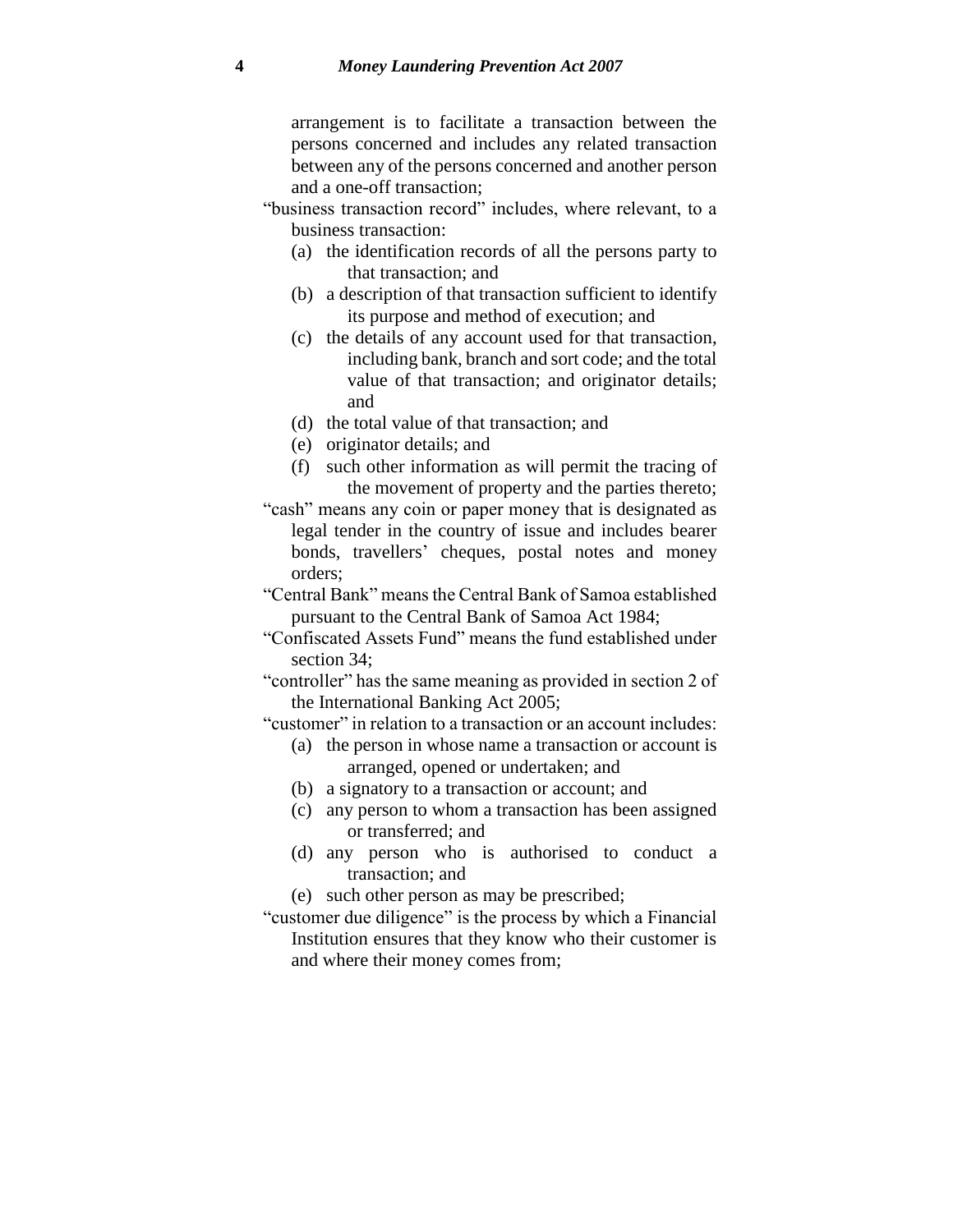- "data" means representations, in any form, of information or concepts;
- "Director" means the Director of the Financial Intelligence Unit, appointed pursuant to section  $6(2)(a)$ ;
- "Financial Action Task Force" or "FATF" means the intergovernmental body established in 1989 by the Ministers of its Member jurisdictions and whose objectives are to set standards and promote effective implementation of legal, regulatory and operational measures for combating money laundering, terrorist financing and other related threats to the integrity of the international financial system;
- "financial institution" means any person whose regular occupation or business is the carrying out of:
	- (a) any activity listed in Schedule 1 and includes all persons carrying on such activities within or outside Samoa whether carried on by a Samoan person or person having an office or being registered in Samoa; or
	- (b) any other activity as may be determined by the Minister and published by notice in the Savali, which activity shall then be deemed to be included in Schedule 1;
- "fit and proper" has the same meaning as provided in section 3 of the International Banking Act 2005;
- "Financial Intelligence Unit" or "FIU" means the Financial Intelligence Unit established under section 6;
- "foreign State" means:
	- (a) any country other than Samoa; and
	- (b) every constituent part of such country, including a territory, dependency or protectorate, which administers its own laws relating to international cooperation;
- "Guidelines" means guidelines issued by the Money Laundering Prevention Authority under section 4(3);

"Judge" means a Judge of the Supreme Court; "Minister" means the Minister of Finance;

"large cash transaction amount" means a cash threshold equivalent to or more than 20,000 Samoan tala;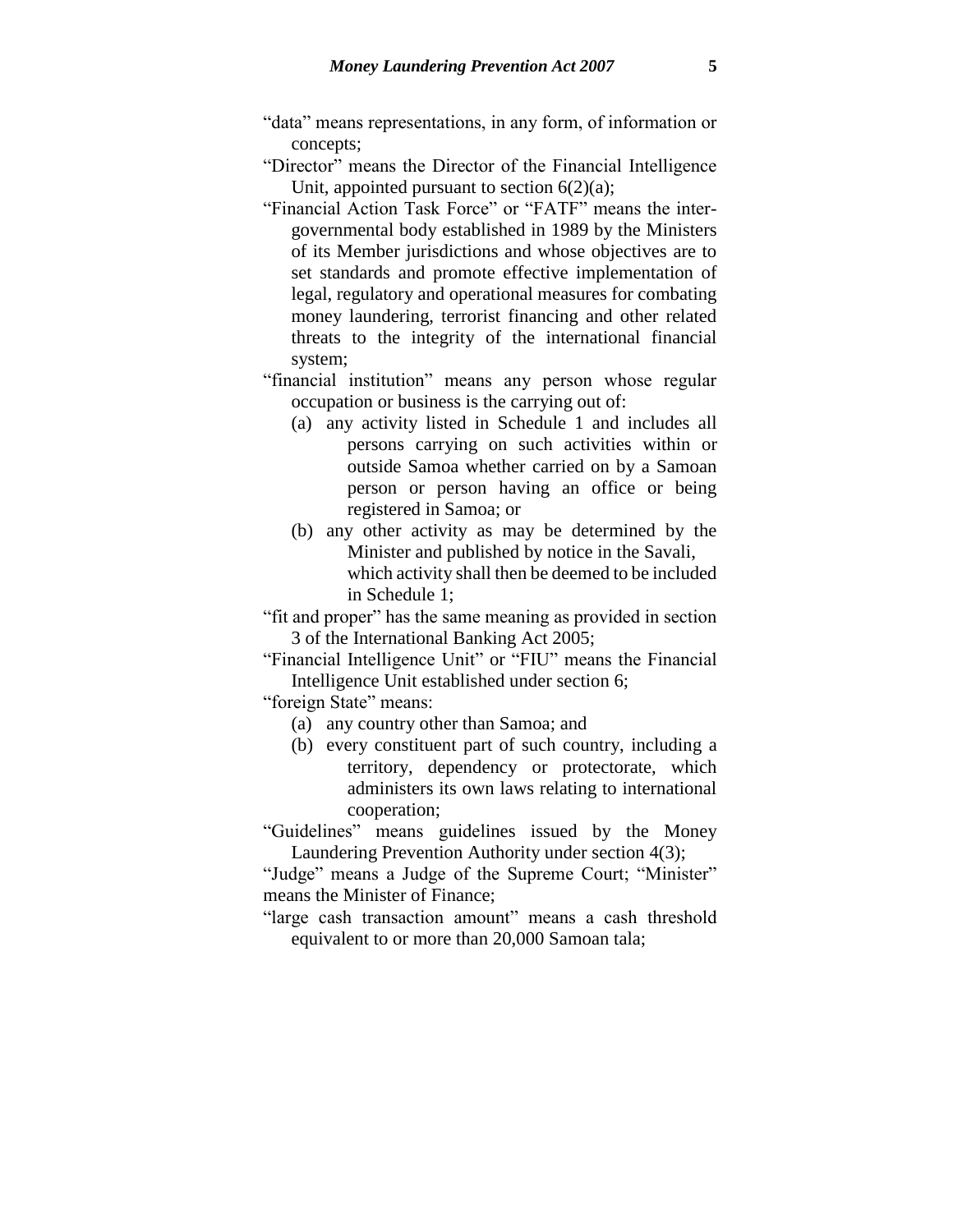- "money transmission services" means a person (other than a licensed bank or the Central Bank of Samoa) carrying on a business of:
	- (a) exchanging cash or the value of money; or
	- (b) money changing; or
	- (c) collecting, holding, exchanging or remitting funds or the value of money, or otherwise negotiating transfers of funds or the value of money, on behalf of other persons; or
	- (d) delivering funds; or
	- (e) issuing, selling or redeeming travellers' cheques, money orders or similar instruments;
- "one-off transaction" means a transaction carried out between a financial institution and a person that is carried out other than in the course of a business relationship;
- "politically exposed person" means:
	- (a) an individual who holds, or has held at any time in the preceding 12 months, in any overseas country the prominent public function of -
		- (i) Head of State or head of a country or government; or
		- (ii) Government minister or equivalent senior politician; or
		- (iii) Court of Appeal, Supreme Court Judge, or equivalent senior Judge; or
		- (iv) Governor of a Central Bank or Reserve Bank;
		- (v) Senior foreign representative, ambassador, or high commissioner; or
		- (vi) High-ranking member of the armed forces; or
		- (vii) Board chair, chief executive, or chief financial officer of, or any other position that has comparable influence in, any Stated enterprise; and
		- (b) an immediate family member of a person referred to in paragraph (a), including -
			- (i) a spouse; or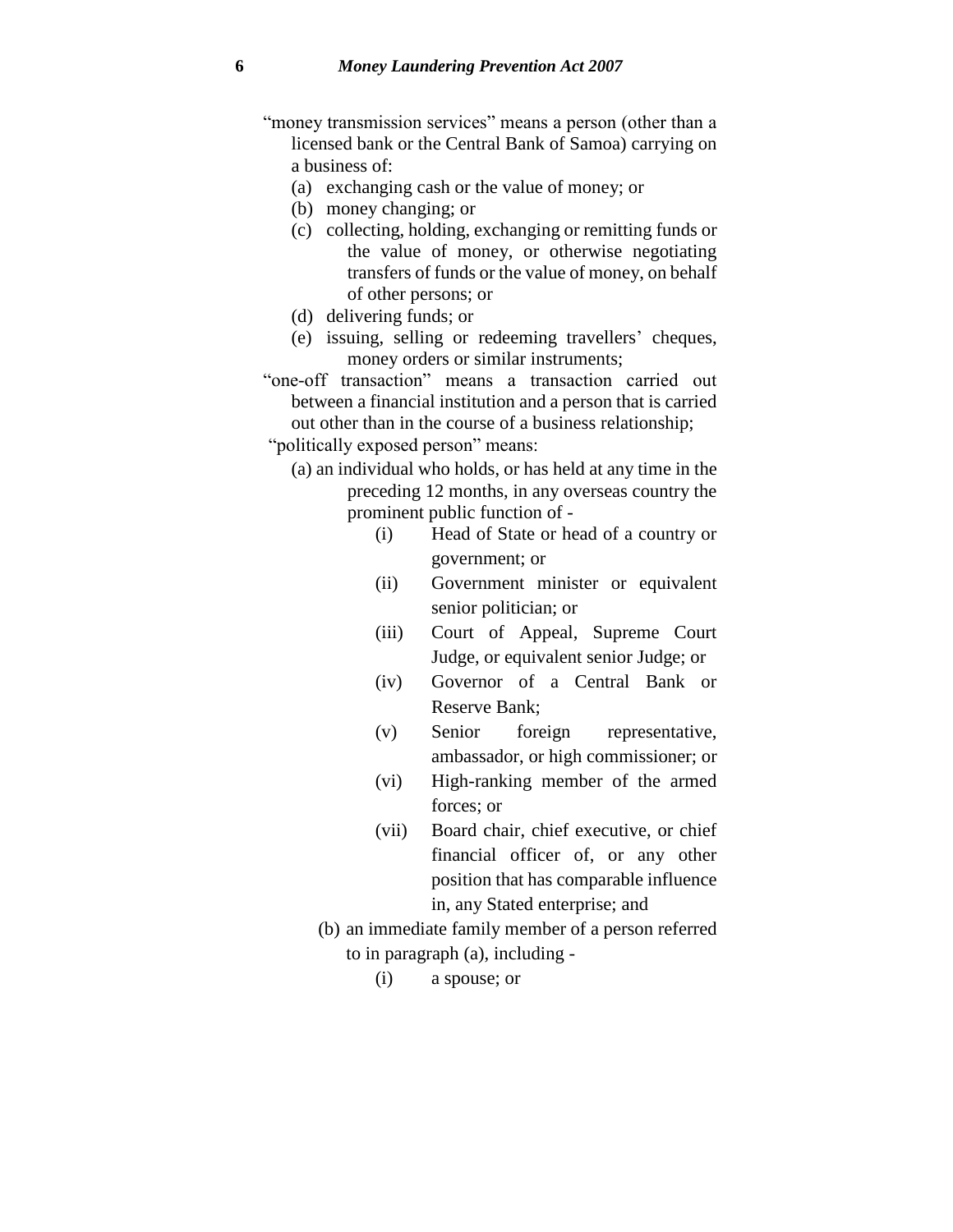- (ii) a partner, being a person who is considered by the relevant national law as equivalent to a spouse; or
- (iii) a parent; and
- (c) having regard to information that is public or readily available -
	- (i) any individual who is known to have joint beneficial ownership of a legal entity or legal arrangement, or any other close relationship, with a person referred to in paragraph (a); or
	- (ii) any individual who has sole beneficial ownership of a legal entity or legal arrangement that is known to exist for the benefit of a person described in paragraph (a);

"prescribed" means prescribed by regulations or Guidelines made under this Act;

"Proceeds of Crime Act" means the Proceeds of Crime Act 2007;

"record" means any material on which data is recorded or marked and which is capable of being read or understood by a person, computer system or other device;

"Samoa International Finance Authority" means the Samoa International Finance Authority established under the Samoa International Finance Authority Act 2005;

"satisfactory evidence of identity" means such reliable, independent source documents, data or information or other evidence of identity as may be prescribed;

"serious offence" means an offence:

- (a) against a law of Samoa that would constitute unlawful activity; or
- (b) against the law of a foreign State that, if the relevant act or omission had occurred in Samoa, would be an offence that would constitute unlawful activity against any laws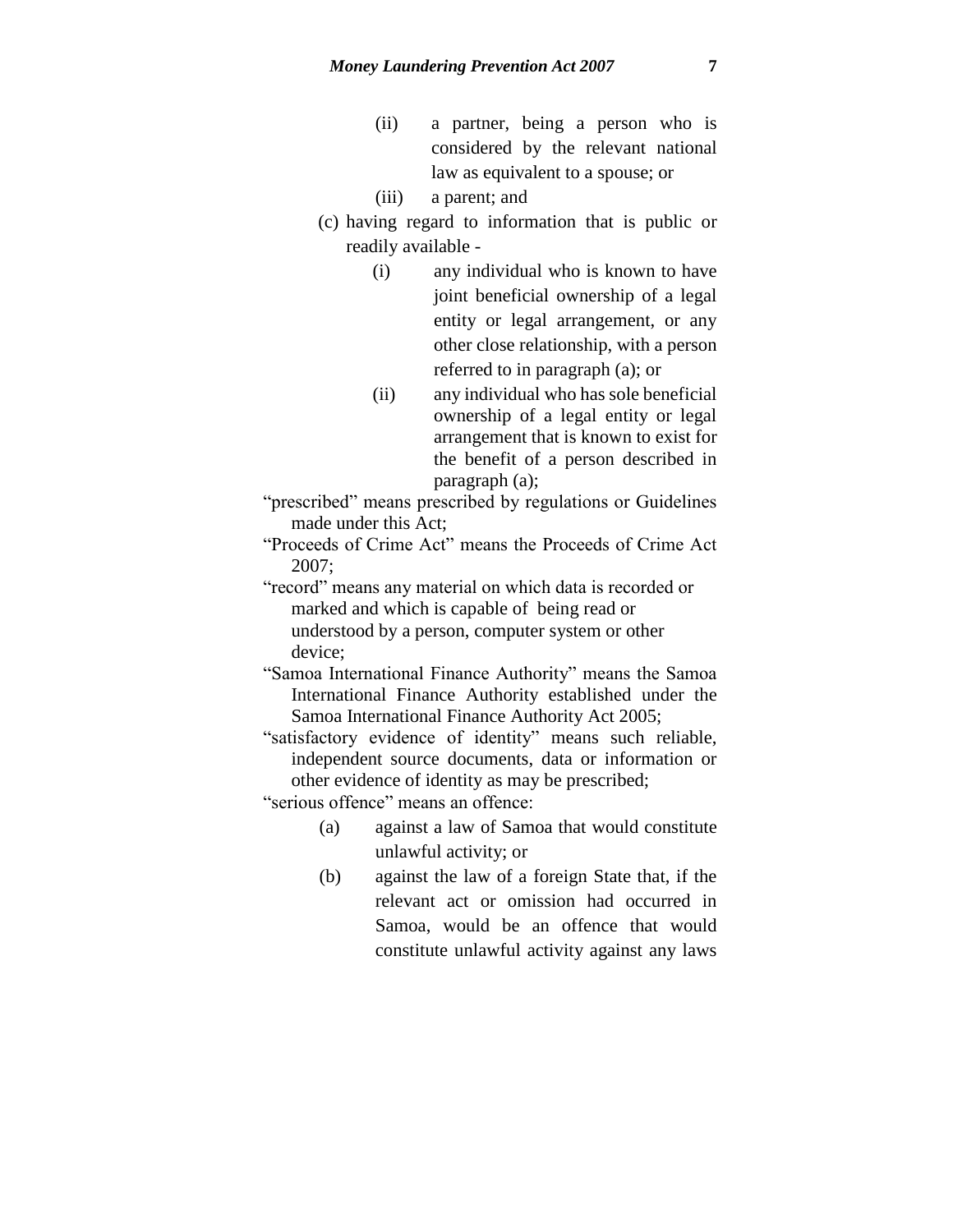of Samoa; or for any imprisonment period or for any fine; or

(c) is an offence that would generate a proceed of crime, which also includes any offence under the category of terrorist financing or the attempted commission of it;

"suspicious transaction report" means a report required to be made under section 23 or 24;

"this Act" includes regulations made under this Act; "transaction" includes:

- (a) opening of an account; and
- (b) any deposit, withdrawal, exchange or transfer of funds in any currency whether in cash or by cheque, payment order or other instrument or by electronic or other non-physical means; and
- (c) the use of a safety deposit box or any other form of safe deposit; and
- (d) entering into any fiduciary relationship; and
- (e) any payment made in satisfaction, in whole or in part, of any contractual or other legal obligation; and
- (f) such other transactions as may be determined by the Minister and published by notice in the *Savali*, which transaction shall then be deemed to be included in this definition;

**(2)** A reference in this Act to a document includes a reference to:

- (a) any part of a document;
- (b) any copy, reproduction or duplicate of the document or of any part of the document; or
- (c) any part of such copy, reproduction or duplicate.

**(3)** Except so far as the contrary intention appears, an expression that is used in this Act and is defined in the Proceeds of Crime Act has in this Act the same meaning as in the Proceeds of Crime Act.

**3. Secrecy obligations overridden** – The provisions of this Act have effect notwithstanding any obligation as to secrecy or other restriction upon the disclosure of information imposed by any law or otherwise.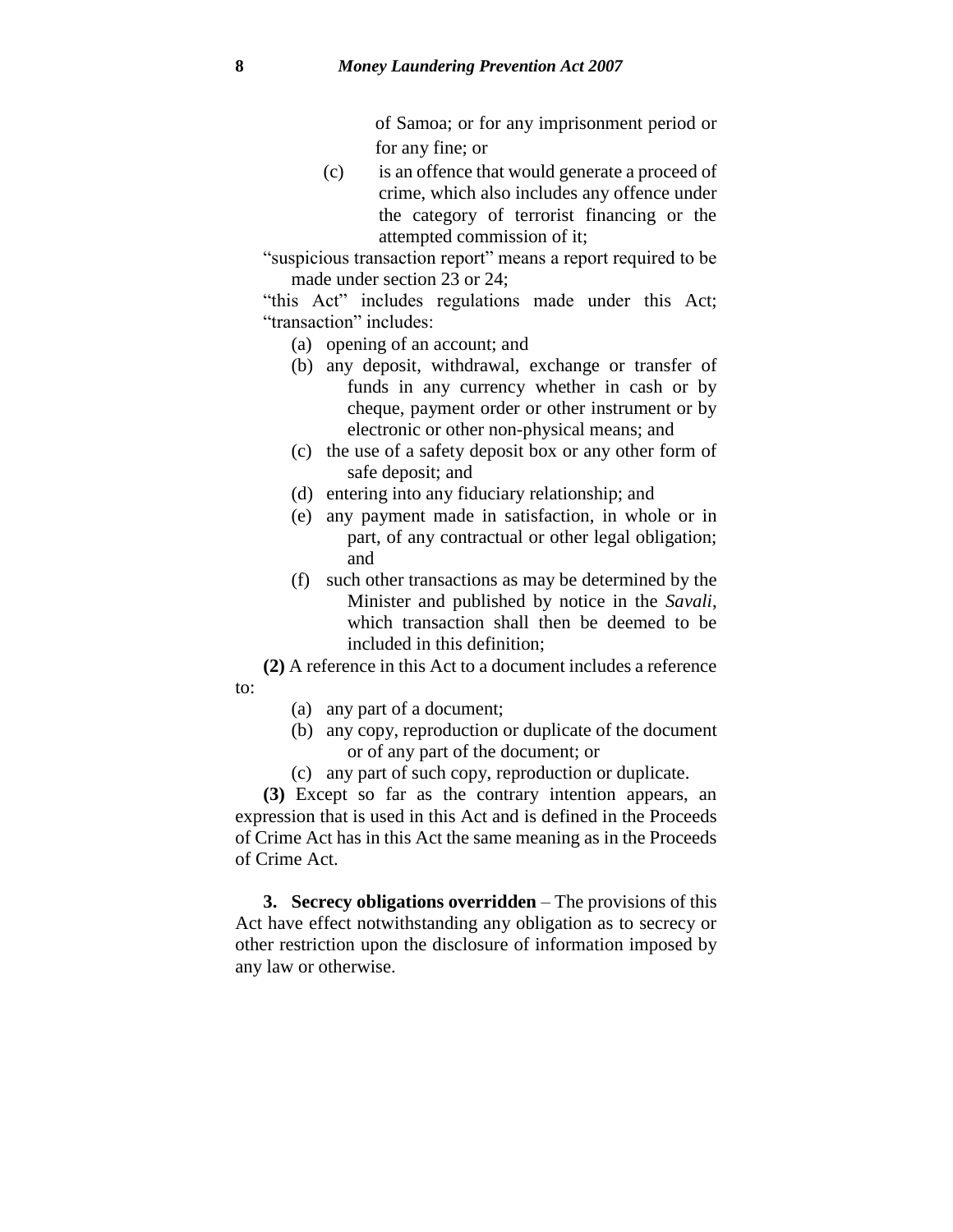**3A.Trustee companies may be relieved of certain obligations** – Despite any other provision of this Act, all trustee companies providing off-shore financial services in Samoa under any law that is administered by the Samoa International Finance Authority, may be exempted from any obligation arising under this Act, in accordance with Guidelines issued to that effect by the Money Laundering Prevention Authority.

**3B Trustee companies' obligation to conduct due diligence and report suspicious transaction – (1)** Despite section 3A, a trustee company must carry out a customer due diligence if required by the Authority.

**(2)** A trustee company must report any suspicious transaction that may occur as a result of subsection (1) to the FIU for analysis and any further investigation.

**3C. Trustee companies' obligation to provide information required – (1)** Subject to section 3 a trustee company must provide any information as required by Samoa International Finance Authority or the Authority to ensure compliance with the Act.

**(2)** A trustee company who fails to comply with subsection (1) commits an offence and is liable to an imprisonment term not exceeding five (5) years.

#### **PART 2**

#### **ANTI MONEY LAUNDERING SUPERVISION**

**4. Money Laundering Prevention Authority** – **(l)** The Minister may appoint a person or persons to be known as the Money Laundering Prevention Authority to supervise financial institutions in accordance with this Act.

**(2)** Until such time as the Minister makes an appointment under subsection (1), the functions of the Money Laundering Prevention Authority as provided in this Act shall be carried out by the Governor of the Central Bank, or by any person authorised by the Governor in writing in that behalf.

**(3)** The Authority shall issue Guidelines to financial institutions in relation to customer identification, record keeping and reporting obligations and the identification of suspicious transactions.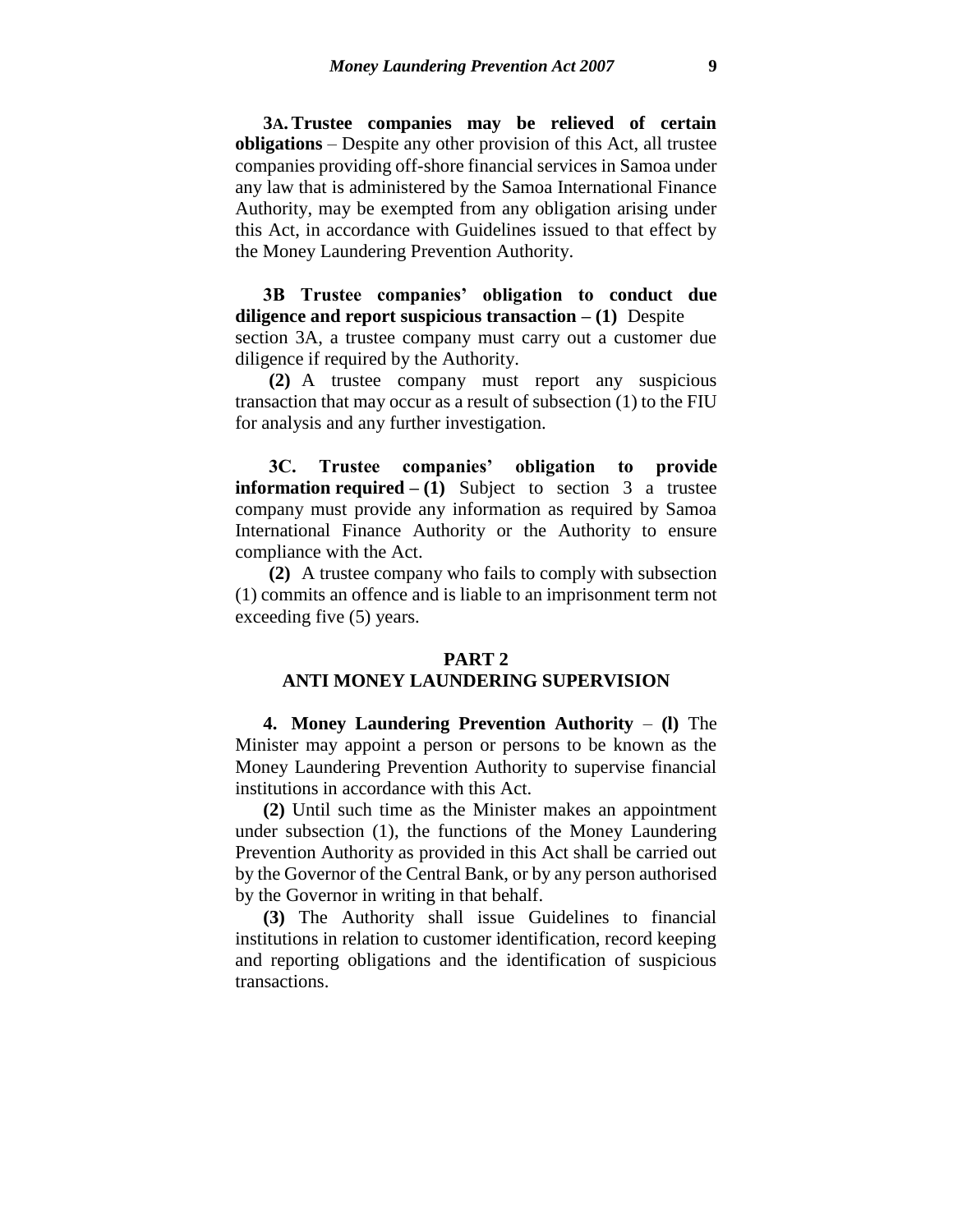**5. Money Laundering Prevention Task Force** – **(1)** The Money Laundering Prevention Task Force is hereby established and consists of:

- (a) the Governor of the Central Bank or such other person as may be designated by the Governor, as the Chairperson; and
- (b) the Attorney-General; and
- (c) the Commissioner of Police; and
- (d) the Chief Executive Officer of the Samoa International Finance Authority; and
- (e) the Head of the Customs department; and
- (f) the Head of the Immigration department; and
- (g) the Director of the Financial Intelligence Unit; and
- (h) such other persons as may be appointed by the Minister, acting on the advice of the Authority.
- **(2)** The Money Laundering Prevention Task Force shall:
	- (a) advise the Authority on any matter referred to it by the Authority relating to the prevention of money laundering or the financing of terrorism ;and
	- (b) on its own motion, report and make recommendations to the Authority on any matter relating to the prevention of money laundering or the financing of terrorism, as it sees fit; and
	- (c) ensure close liaison, cooperation and coordination between the various Government departments, statutory corporations and the Authority and the Financial Intelligence Unit.

**(3)** Except for the purpose of the performance of the person's duties or the exercise of the person's functions under this Act or when lawfully required to do so by any court, a member of the Money Laundering Task Force shall not disclose any information or matter which has been obtained by the person in the performance of the person's duties or the exercise of the person's functions under this Act, except for one or more of the following purposes:

- (a) the detection, investigation or prosecution of a serious offence, a money laundering offence or an offence of the financing of terrorism; or
- (b) the enforcing of the Counter Terrorism Act 2014 or the Proceeds of Crime Act 2007.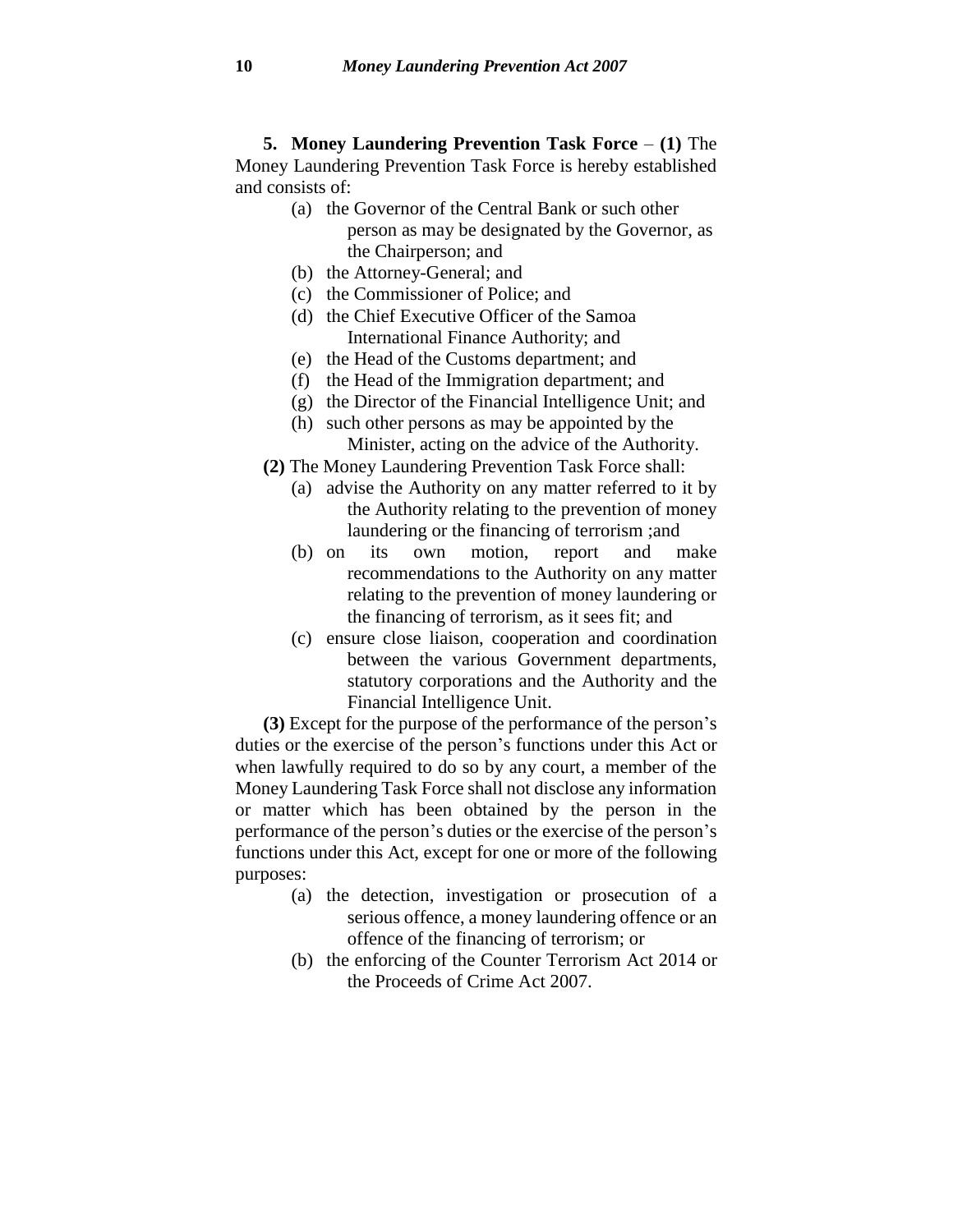**6. Establishment of the Financial Intelligence Unit** – **(1)** The Financial Intelligence Unit shall be established by the Money Laundering Prevention Authority.

**(2)** The Financial Intelligence Unit shall consist of:

- (a) a Director appointed by the Authority, on such terms as it may determine; and
- (b) such other persons as may be appointed by the Authority.

**(3)** The Director shall exercise all of the powers, duties and functions of the FIU under this Act.

**(4)** The Director may authorise any person, subject to any terms and conditions that the Director may specify, to carry out any power, duty or function conferred on the Director under this Act.

### **7. Functions and powers of the Financial Intelligence Unit** – **(1)** The Financial Intelligence Unit:

- (a) shall receive reports required to be provided to it and information provided to the FIU by any agency of a foreign State, information provided to the FIU by a law enforcement agency or a government institution or agency, and any other information voluntarily provided to the FIU about suspicions of a serious offence, a money laundering offence or the offence of the financing of terrorism; and
- (b) may collect information that the FIU considers relevant to serious offences, money laundering activities or the financing of terrorism and that is publicly available, including commercially available databases or information that is collected or maintained, including information that is stored in databases maintained by the government; and
- (c) may analyse and assess all reports and information; and
- (d) may request information from any law enforcement agency, government agency or supervisory agency for the purposes of this Act; and
- (e) may enter into Memoranda of Understanding, agreements or arrangements with Samoan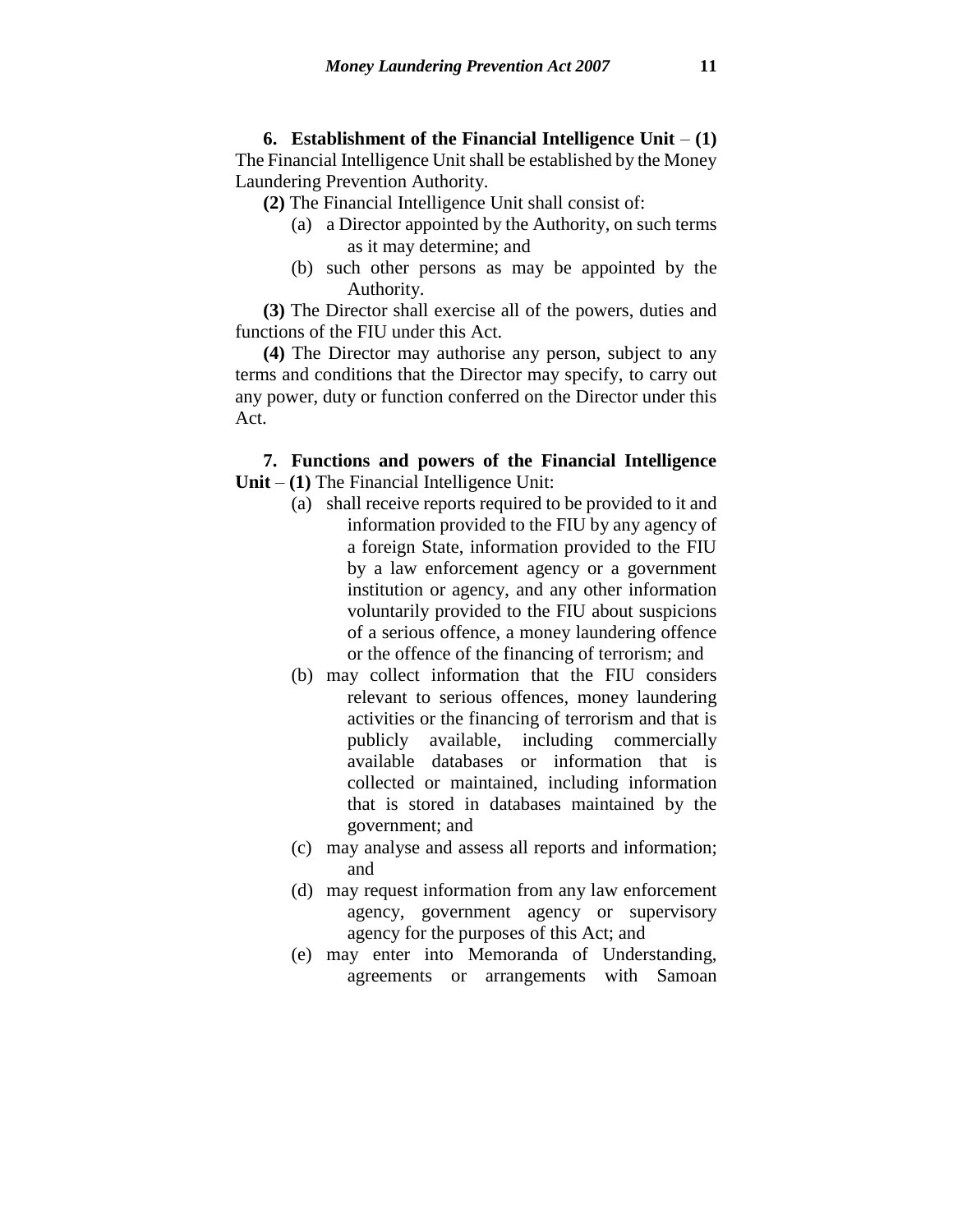Government and non-governmental agencies and authorities, including the Police Service, the Customs Department, the Immigration Department, the Central Bank and the Samoa International Finance Authority, so as to ensure close liaison, cooperation and the secure exchange of information; and

- (f) may provide information concerning a money laundering offence or an offence of the financing of terrorism, without the need for a request, to foreign agencies concerned with the prevention or investigation of money laundering or the prevention and suppression of terrorism, when such information comes to the attention of the FIU and may assist that foreign agency; and
- (g) may send any report, any information derived from such report or any other information it receives to the appropriate law enforcement and, supervisory authorities if, on the basis of its analysis and assessment, the FIU also has reasonable grounds to suspect that the transaction is suspicious; and
- (h) may inform any regulatory authority, government agency or law enforcement agency of an alleged breach by a financial institution of the provisions of this Act or the Regulations with a request that such authority or agency review the business or other licence of the financial institution following such alleged breach; and
- (i) shall destroy a suspicious transaction report received or collected on the expiry of 5 years after the date of receipt of the report if there has been no further activity or information relating to the report or the person named in the report for five years from the date of the last activity relating to the person or report; and
- (j) may instruct any financial institution to take such steps as may be appropriate in relation to any information or report received by the FIU to enforce compliance with this Act or to facilitate any investigation anticipated by the FIU, notwithstanding that such financial institution has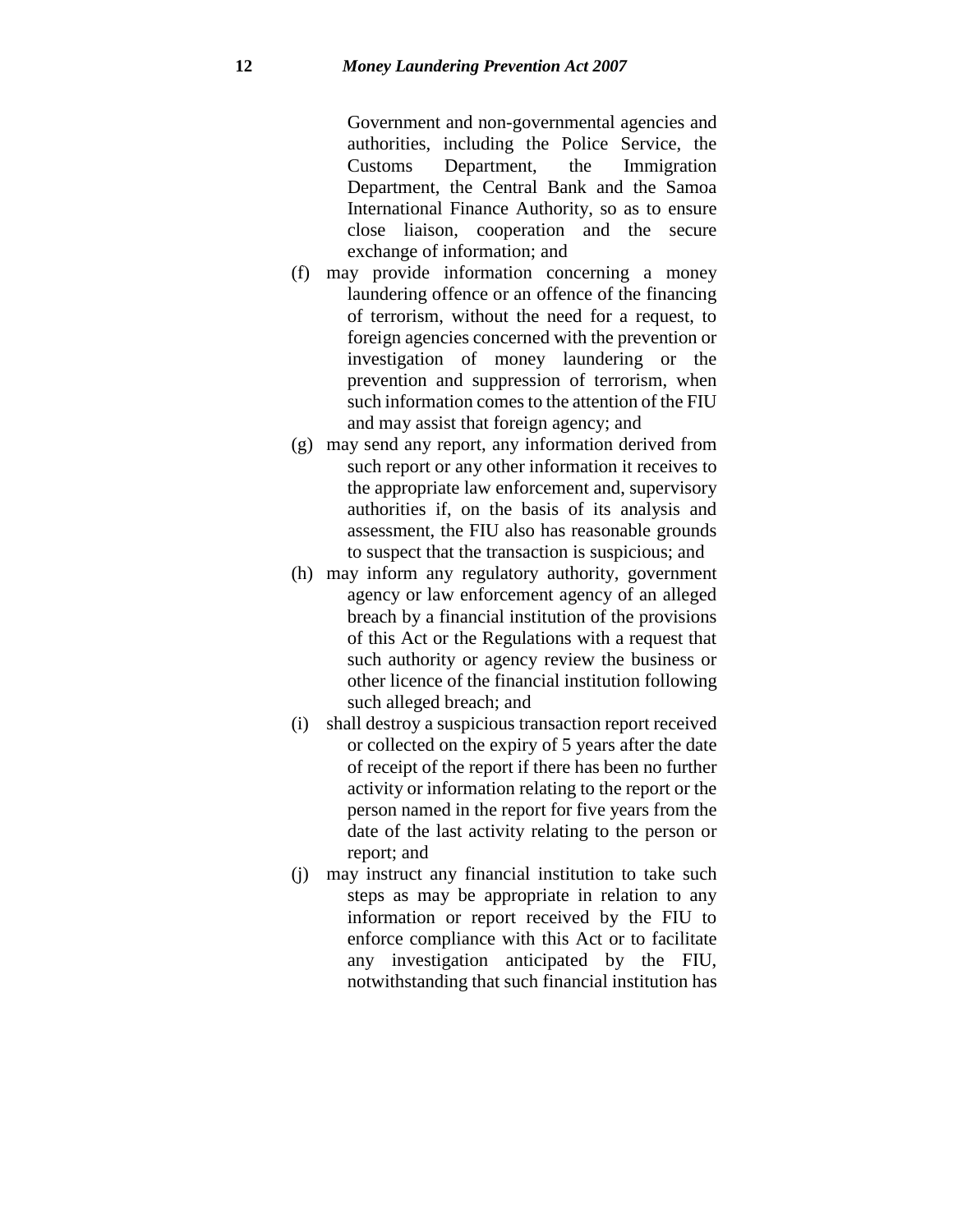not made a suspicious transaction report in relation to such matter; and

- (k) may compile statistics and records, disseminate information within Samoa or elsewhere and make recommendations arising out of any information received; and
- (l) may provide training programmes for financial institutions in relation to customer identification, record keeping and reporting obligations and the identification of suspicious transactions; and
- (m) may undertake due diligence checks and other inquiries as may be requested in writing by the Central Bank, Samoa International Finance Authority, the Samoa Police Service and other Government agencies and departments, as may be named by the Authority; and
- (n) may provide feedback to financial institutions and other relevant agencies regarding outcomes relating to the reports or information given under the Act; and
- (o) may conduct research into trends and developments in the areas of money laundering and the financing of terrorism and improved ways of detecting, preventing and deterring money laundering and the financing of terrorism; and
- (p) may educate the public and create awareness on matters relating to money laundering and the financing of terrorism; and
- (q) may obtain further information on parties or transactions referred to in a report made under sections 13, 23 and 24; and
- (r) may disclose any report, any information derived from such report or any other information it receives to a government of a foreign State or an institution or agency of a foreign State or of an international organization established by the governments of foreign States that has powers and duties similar to those of the FIU as set out in sections 8 and 9, if on the basis of its analysis and assessment, the FIU has reasonable grounds to suspect that the report or information would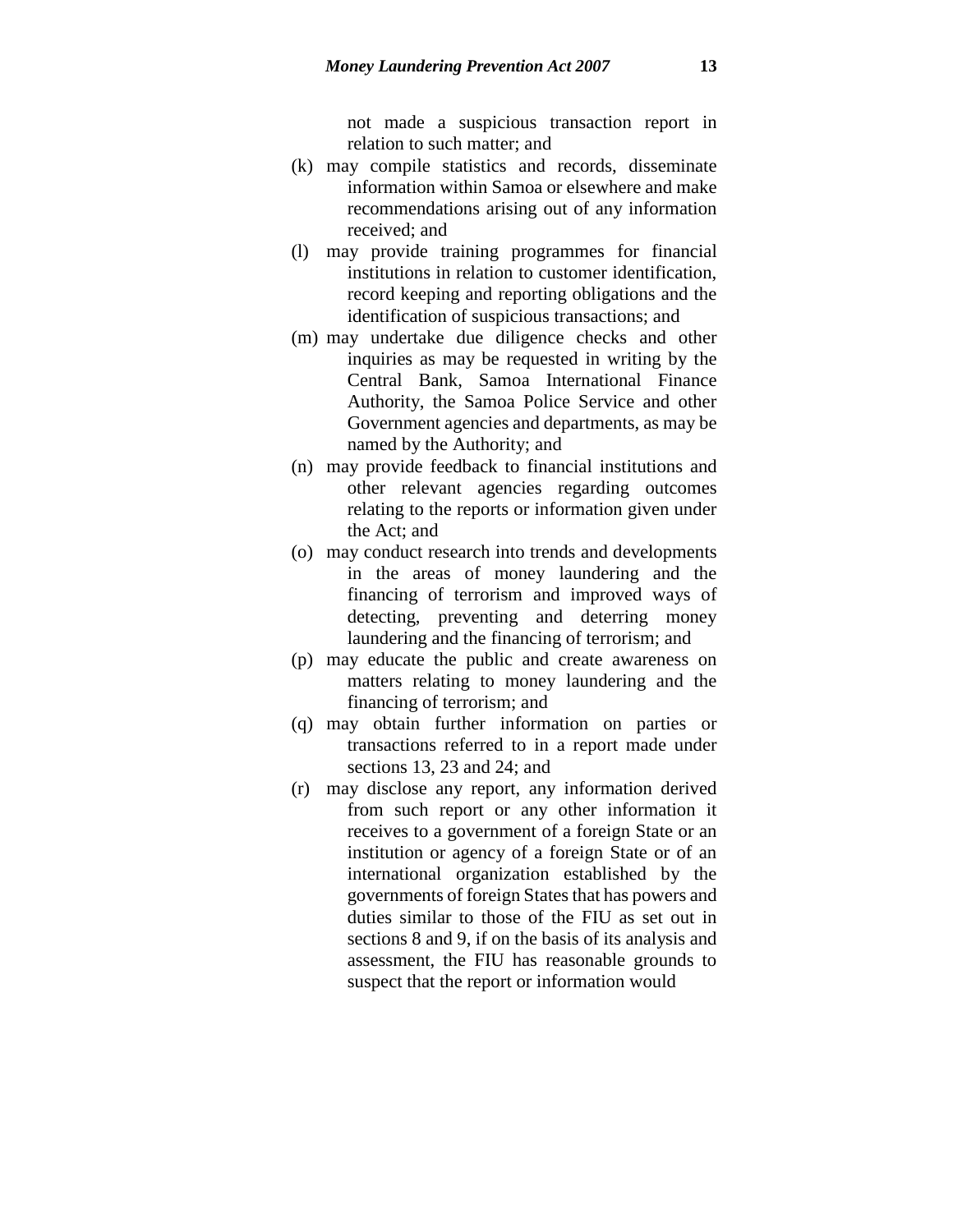be relevant to investigating or prosecuting a serious offence, a money laundering offence or an offence of financing of terrorism.

**(2)** Where the Financial Intelligence Unit has reasonable grounds to suspect that a transaction or attempted transaction may:

- (a) involve the proceeds of a serious crime, a money laundering offence or an offence of the financing of terrorism; or
- (b) be preparatory to the offence of the financing of terrorism,

may, by an order of the Authority, freeze without delay the funds affected by that transaction or attempted transaction.

**(3)** The Authority may by order under subsection (2), direct a financial institution not to proceed with the carrying out of the transaction or attempted transaction or any other transaction in respect of the funds affected for a period of time determined by the Authority, to allow the FIU to:

- (a) to make any necessary inquiries concerning the transaction or attempted transaction; and
- (b) if the FIU deems it appropriate, to consult with or advise the relevant law enforcement agency about the inquiries.
- **(4)** The Authority may only remove the freeze order if:
	- (a) the FIU deems that the transaction is no longer suspicious; or
	- (b) the Court has ordered for it to be removed.

**8. Exchange of information agreements** – **(1)** The Financial Intelligence Unit may, with the approval of the Authority, enter into an agreement or arrangement in writing with:

- (a) the government of a foreign State; or
- (b) an institution or agency of a foreign State or an international organization established by the governments of foreign States that has powers and duties similar to those of the Financial Intelligence Unit; or
- (c) a foreign law enforcement or supervisory authority, regarding the exchange of information between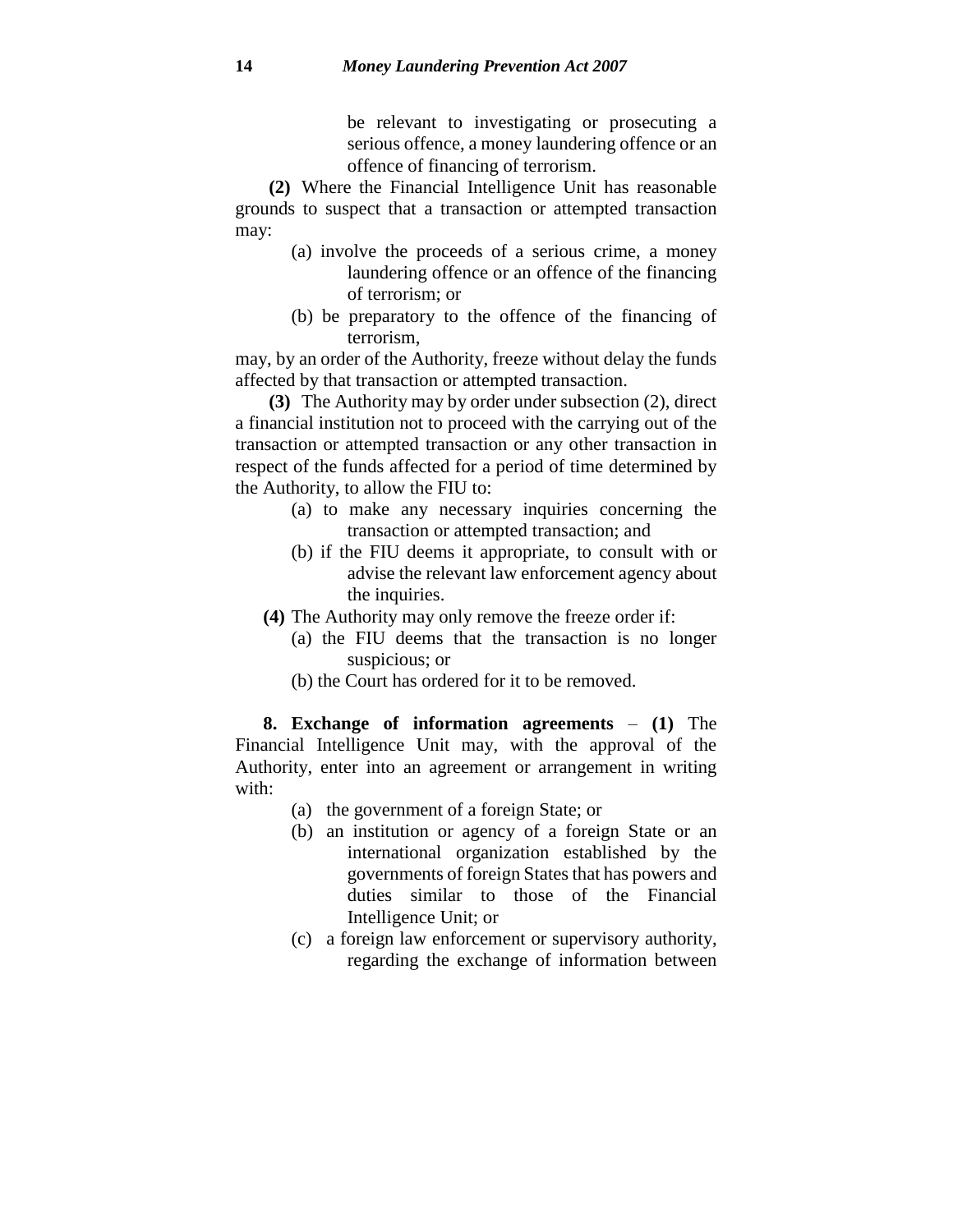the FIU and the government, institution, authority or agency, as the case may be; or

(d) a competent authority.

**(2)** Agreements or arrangements entered into under subsection (1) shall:

- (a) restrict the use of information to purposes relevant to investigating or prosecuting a serious offence, a money laundering offence or an offence of the financing of terrorism, or an offence that is substantially similar to such offence; and
- (b) stipulate that the information be treated in a confidential manner and not be further disclosed without the express consent of the FIU.

**(3)** With or without any Memorandum of Understanding, agreement or arrangement, the Authority may approve any request for assistance and information received from a foreign agency concerned with the prevention of money laundering or the financing of terrorism; but any information given is to be subject to the restrictions provided in subsection (2).

**(4)** A request approved under subsection (3) shall be treated as a matter to be investigated and analysed by the FIU and the foreign agency shall have all authority and powers of request for information and instructions and enforcement, as are available to the FIU for any other matter being investigated and analysed by it and such authority and power shall be exercised by the FIU on behalf of the foreign agency.

**9. Disclosure to foreign agencies** – **(1)** The Financial Intelligence Unit may disclose any information to an institution or agency of a foreign State or to an international organization or other institution or agency established by the governments of foreign States that has powers and duties similar to those of the FIU, on such terms and conditions as are set out in the agreement or arrangement between the FIU and that foreign State or international organization or its institution or agency, as the case may be, regarding the exchange of such information.

**(2)** Nothing in subsection (1) limitsthe power of the Financial Intelligence Unit to disclose its information to an institution or agency of a foreign State or to an international organization or other institution or agency established by the governments of foreign States that has powers and duties similar to those of the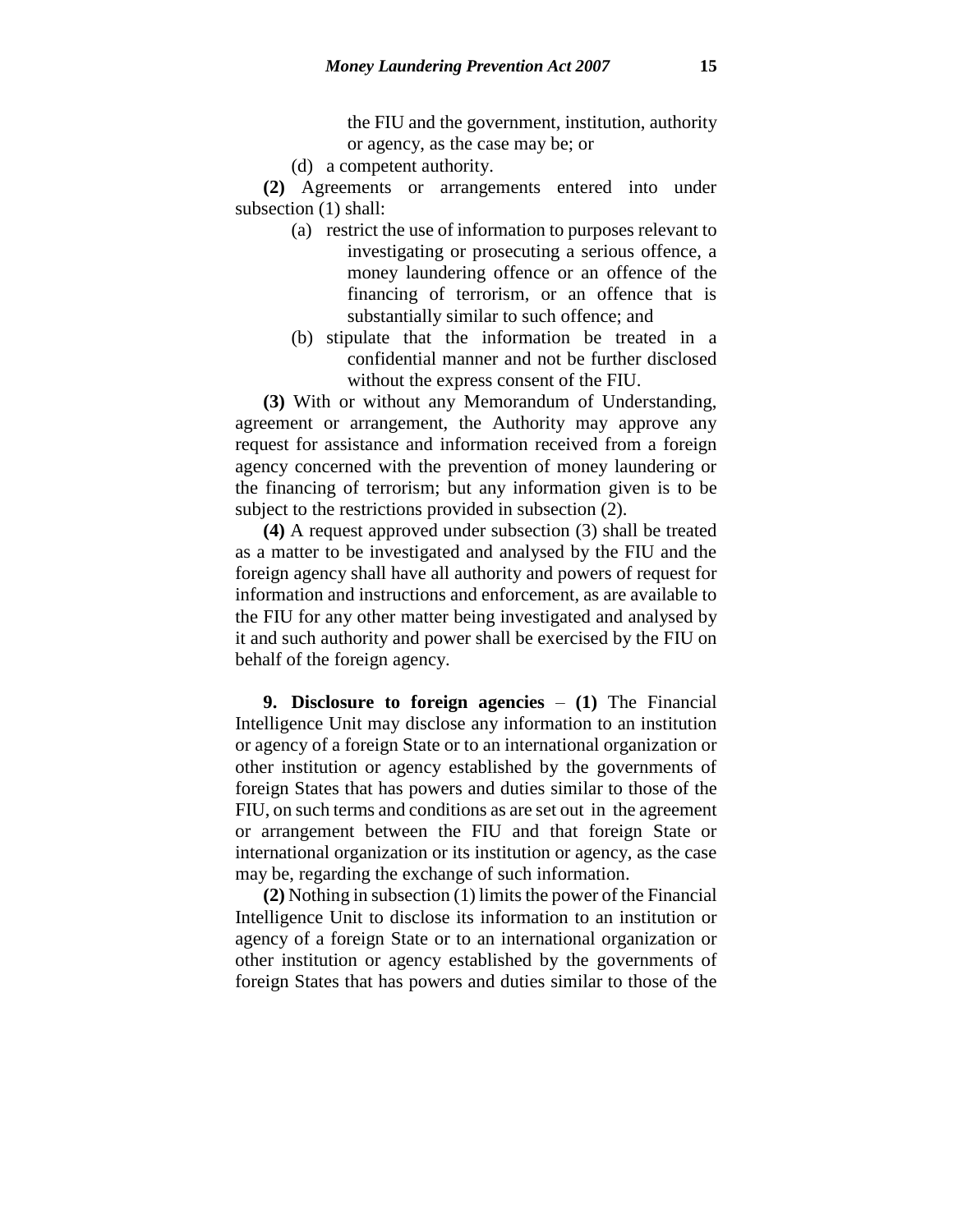FIU, for the purposes of an investigation, prosecution or proceedings relating to a serious offence, a money laundering offence or an offence of the financing of terrorism.

**10. Power to examine** – **(1)** The Financial Intelligence Unit or any person it authorises in writing may examine the records and inquire into the business and affairs of any financial institution for the purpose of ensuring compliance with this Act or Guidelines, or for the purposes of any investigation or analysis being undertaken by the FIU, and for those purposes may:

- (a) at any reasonable time, enter any premises in which the FIU or the authorised person believes, on reasonable grounds, that there are records relevant to its investigation or analysis or to ensuring compliance with this Act; and
- (b) use or cause to be used any computer system or data processing system in the premises to examine any data contained in or available to the system; and
- (c) reproduce any record or cause it to be reproduced from the data, in the form of a printout or other intelligible output, and remove the printout or other output for examination or copying; and
- (d) use or cause to be used any copying equipment in the premises to make copies of any record.

**(2)** The owner or person responsible for the premises referred to in subsection (1) and any person found therein shall give the Financial Intelligence Unit or any authorised person all reasonable assistance to enable them to carry out their responsibilities and shall provide them with any information that they may reasonably require with respect to the administration of this Act or the regulations.

**(3)** The Financial Intelligence Unit may transmit any information from, or derived from, such examination to the appropriate domestic or foreign law enforcement authorities, if the FIU has reasonable grounds to suspect that the information is suspicious or is relevant to an investigation for non-compliance with this Act, a serious offence, a money laundering offence or an offence of the financing of terrorism.

**(4)**A person who wilfully obstructs, hinders or fails to cooperate with the Financial Intelligence Unit or any authorised person in the lawful exercise of the powers under subsection (1),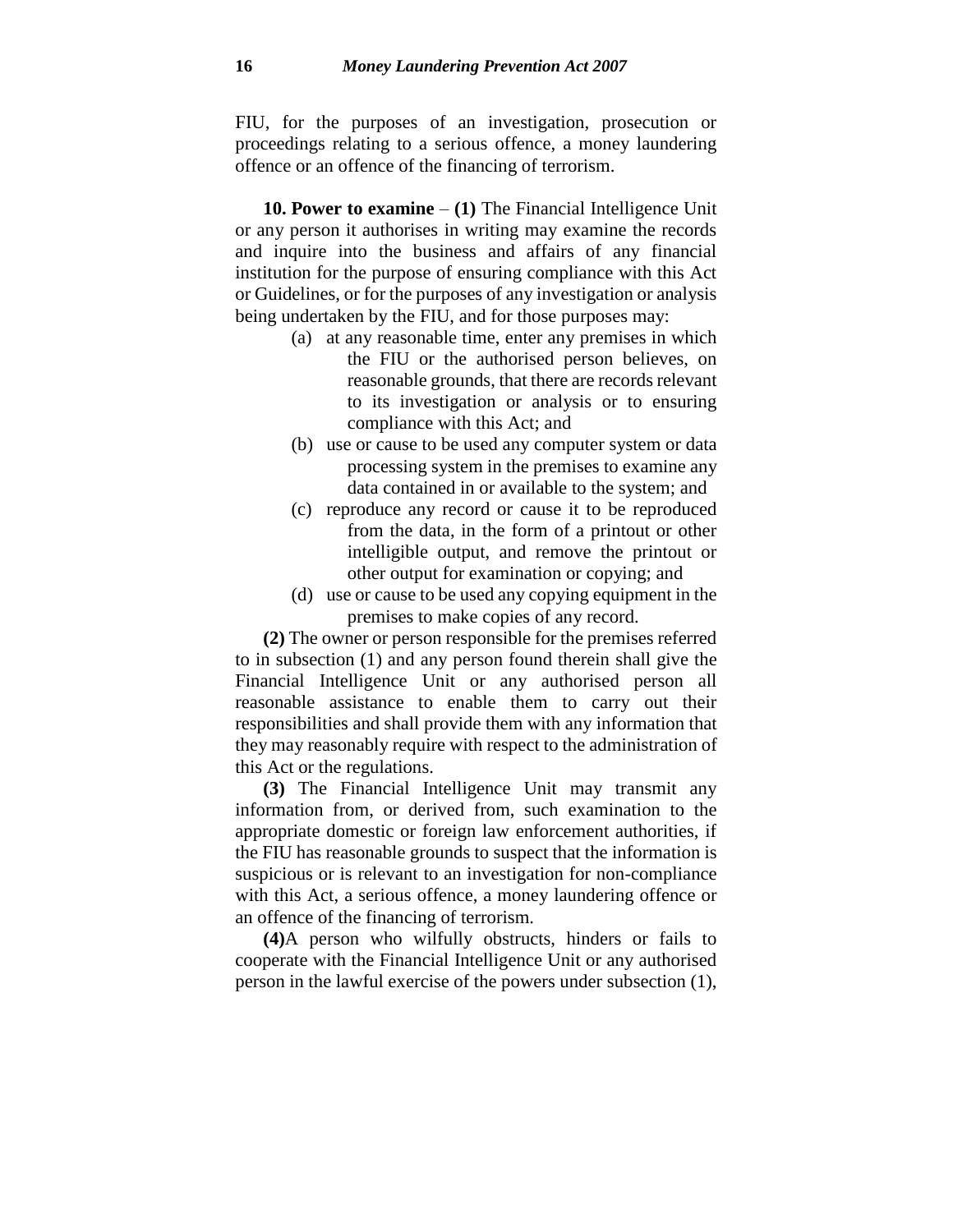or any person who does not comply with subsection (2) commits an offence and is liable on conviction to a fine not exceeding 500 penalty units or to imprisonment for a term not exceeding 5 years, or to both.

**11. Powers to enforce compliance** – **(1)** All officers and employees of a financial institution shall take all reasonable steps to ensure compliance by that financial institution of its obligations under this Act.

**(2)** The Financial Intelligence Unit may direct any financial institution, that has without reasonable excuse failed to comply in whole or in part with any obligations in Part 4 or 5, to implement any action plan to ensure compliance with its obligations under that Part.

**(3)** Where a financial institution fails to comply with a directive under subsection (2), the Financial Intelligence Unit may, upon application to a Judge and satisfying the Judge that a financial institution has failed without reasonable excuse to comply in whole or in part with any obligations under Part 4 or 5, obtain an order against any or all of the officers or employees of that financial institution in such terms as the Court deems necessary to enforce compliance with such obligation.

**(4)** In granting an order pursuant to subsection (3), the Court may order that should the financial institution or any officer or employee of that institution fail without reasonable excuse to comply with all or any of the provisions of that order, such financial institution, officer or employee shall pay a financial penalty in the sum of 500 penalty units or such other penalty as the Court may determine.

**12. Power of search** – **(1)** The Financial Intelligence Unit, the Authority or a commissioned officer of the Police Service, upon application to a Judge or the Registrar of the Court and satisfying the Judge or the Registrar, as the case may be, that there are reasonable grounds to believe that:

- (a) a financial institution has failed to keep records and verify identity, as provided in Part 3; or
- (b) a financial institution has failed to report suspicious transactions, as provided in Part 4; or
- (c) an officer or employee of a financial institution is committing, has committed or is about to commit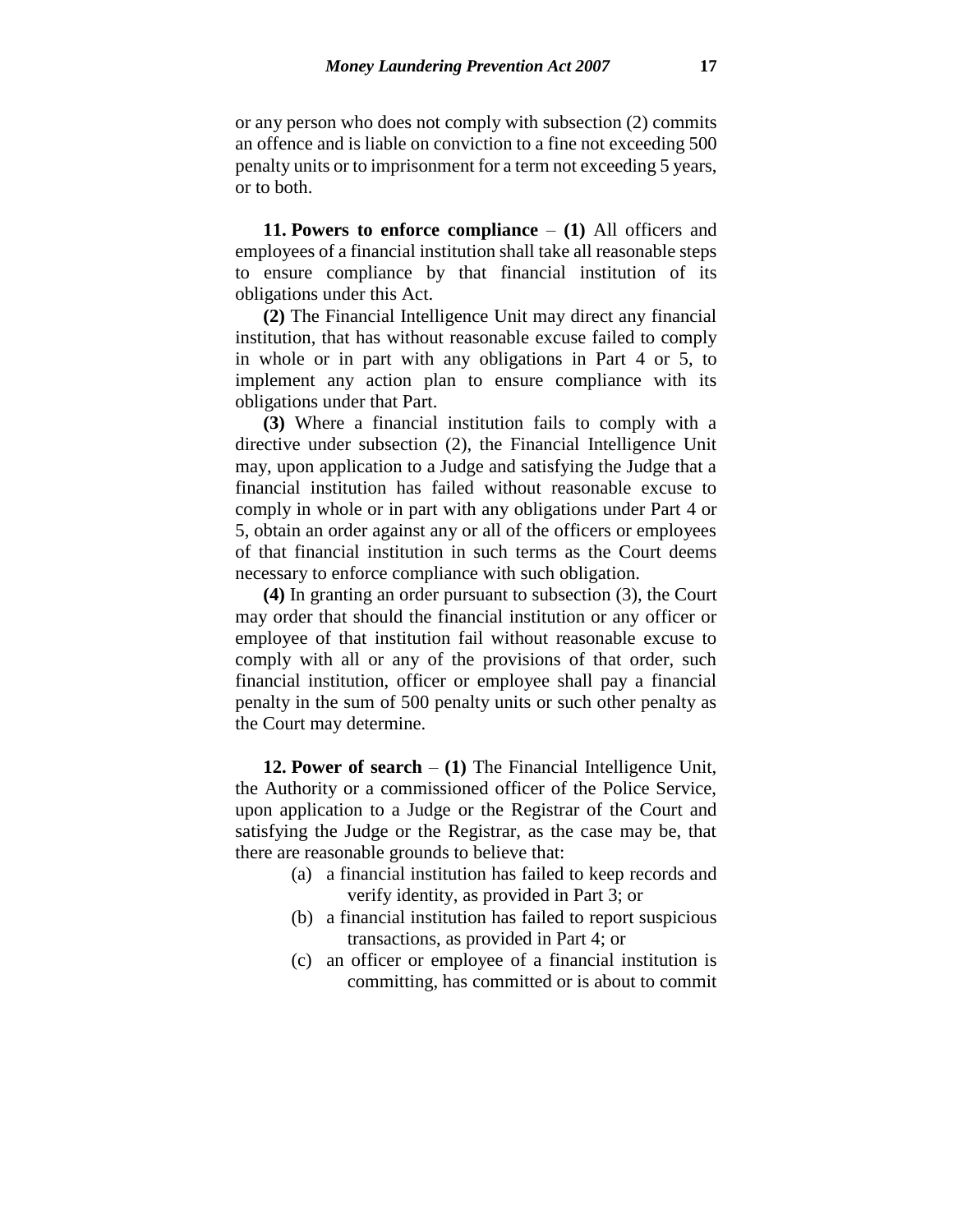a money laundering offence or the offence of the financing of terrorism, –

may obtain a warrant to enter any premises belonging to, in the possession or under the control of the financial institution or any officer or employee of such institution and to search the premises and remove any document, material or other thing therein for the purposes of the FIU, the Authority or the Police Service, as the case may be, as ordered by the Judge or Registrar and specified in the warrant.

**(2)** In this section, "premises" includes:

- (a) land, whether or not covered by buildings; and
- (b) any structure, whether or not attached to land; and
- (c) any means of transport.

**(3)** Nothing in this section authorises a person to search a person of the opposite sex.

**(4)**A person who wilfully obstructs, hinders or fails to cooperate with the Financial Intelligence Unit, the Authority or the Police Service in the lawful exercise of the powers under subsection (1) commits an offence and is liable on conviction to a fine not exceeding 500 penalty units or to imprisonment for a term not exceeding 5 years, or to both.

**13. Currency reporting at the border** – **(1)** A person who leaves or enters Samoa with more than \$20,000, or such other amount as may be prescribed, in cash or negotiable bearer instruments (in Samoan currency or equivalent foreign currency) on the person or in the person's luggage, cargo or mail without first having reported the fact to the Financial Intelligence Unit, commits an offence and is liable on conviction to a fine not exceeding 200 penalty units or to imprisonment for a term not exceeding 10 years, or to both.

**(2)** For the purpose of this section and section 14: "authorised officer" means:

- (a) a commissioned officer of the Police Service; or
- (b) a Customs officer; or
- (c) an employee of the Central Bank authorised by the Governor; or
- (d) an employee of the Airport Authority authorised by the Airport Manager; or
- (e) an officer of the FIU; or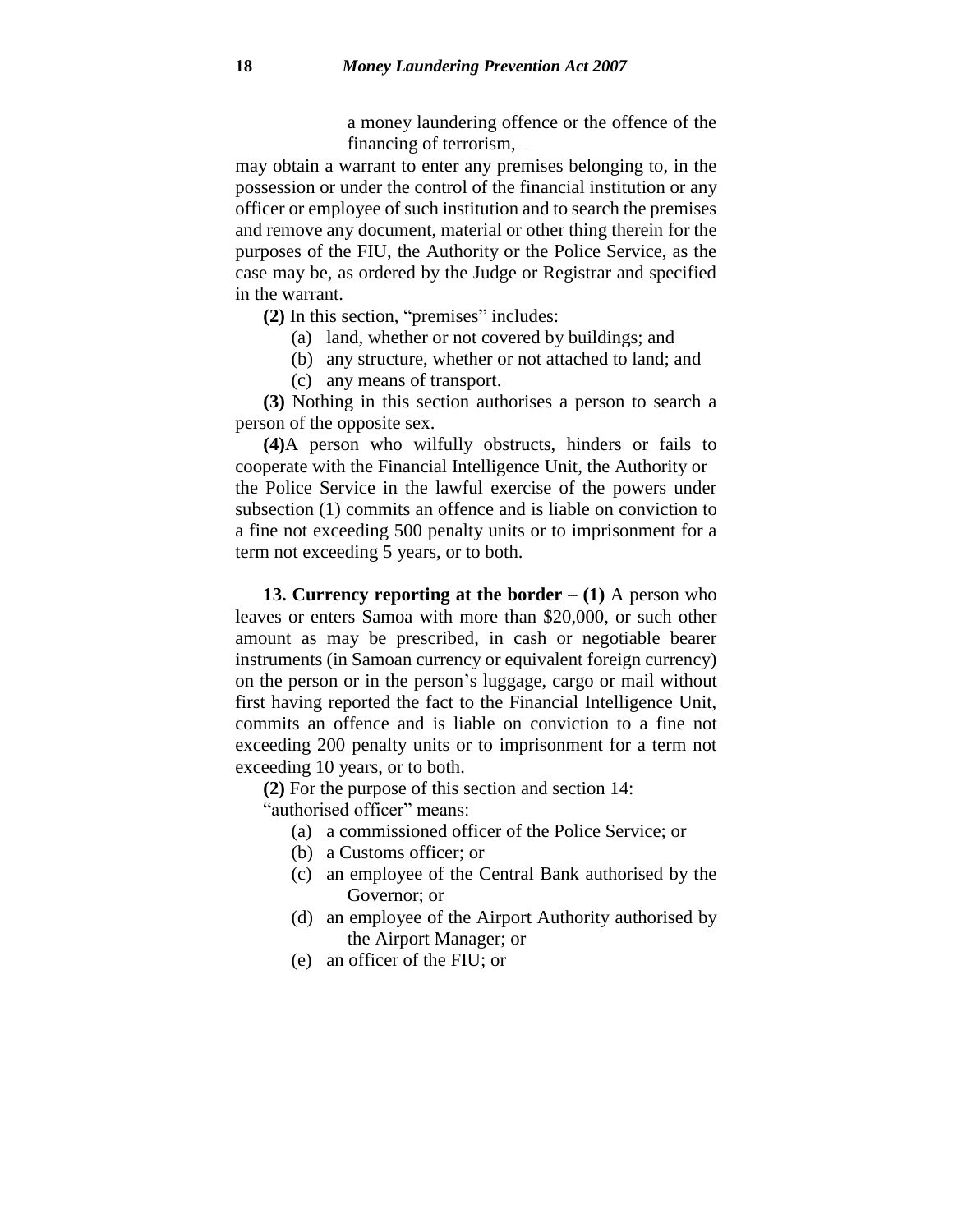- (f) a person authorised in writing by the Governor pursuant to section 4(2);
- "negotiable bearer instrument" means a document representing ownership of debts or obligations, including bills of exchange, promissory notes or certificates of deposit, whether made payable to the bearer or not.
- **(3)** Where a person:
	- (a) is about to leave Samoa or has arrived in Samoa; or
	- (b) is about to board or leave, or has boarded or left, any ship, aircraft or conveyance,–

an authorised officer may, with such assistance as is reasonable and necessary, and with use of force as is necessary:

- (c) examine any article which a person has with the person or in the person's luggage; and
- (d) if the officer has reasonable grounds to suspect that an offence under subsection (1) may have been or is being committed, search the person, –

for the purpose of finding out whether the person has in the person's possession any cash or negotiable bearer instruments in respect of which a report under subsection (1) is required.

**(4)** A person shall not be searched except by a person of the same sex.

**(5)** An authorised officer and any person assisting such officer may stop, board and search any ship, aircraft or conveyance for the purpose of exercising the powers conferred by subsection (3).

**(6)** Where an authorised officer has reasonable grounds to suspect that cash or negotiable bearer instruments found in the course of an examination or search, conducted under subsection (3), may afford evidence as to the commission of an offence under this section, a serious offence, a money laundering offence or the offence of the financing of terrorism, the officer may seize the cash or negotiable bearer instruments.

**(7)** An authorised officer who has seized cash or negotiable bearer instruments under subsection (6) shall report such seizure to the Financial Intelligence Unit.

**(8)** The FIU may transmit copies of the reports made under subsection (1) to the Central Bank and the Customs Department for the purpose of exercising their respective duties and functions.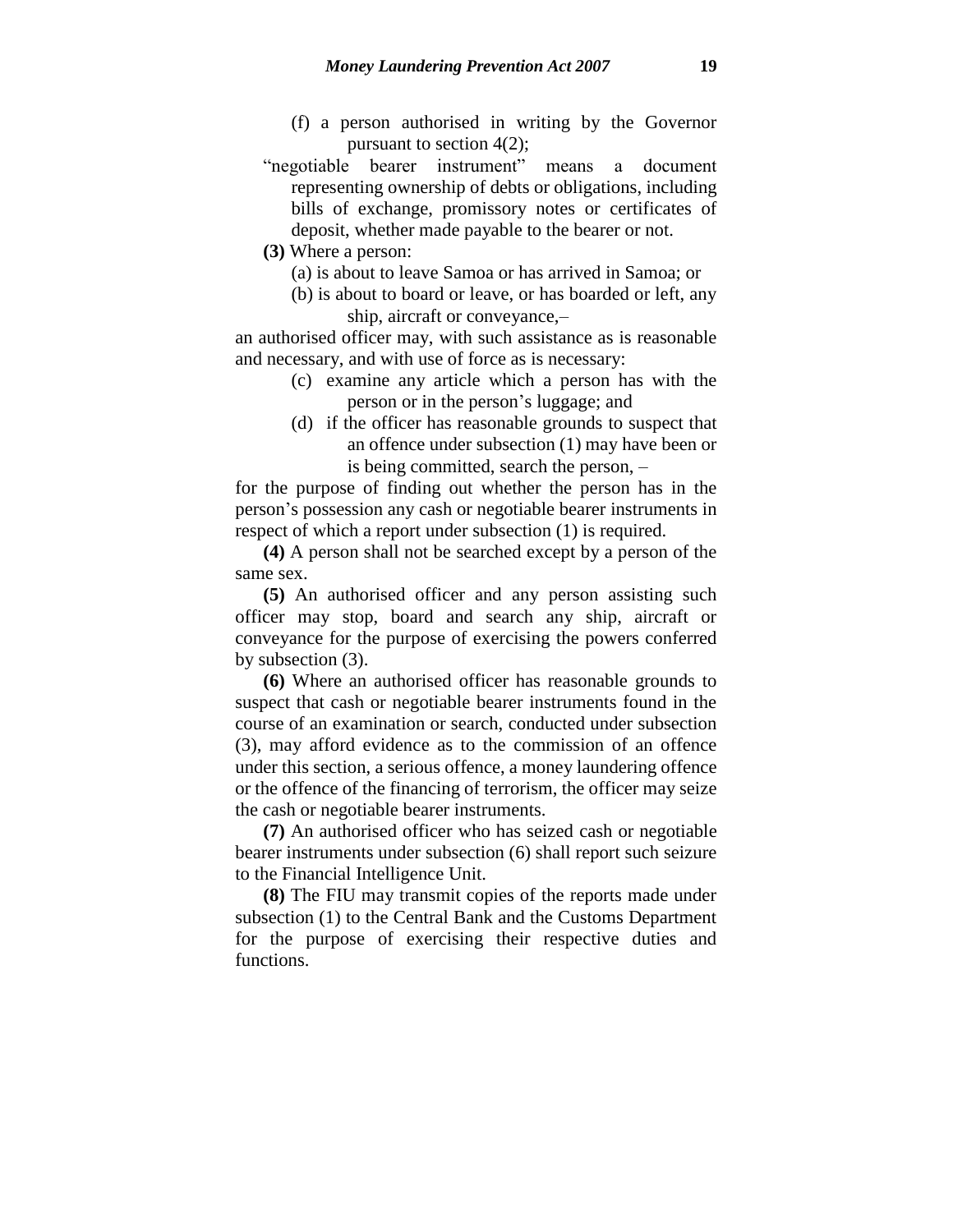**14. Seizure and detention of cash or negotiable instruments** – An authorised officer may seize and detain any cash or negotiable bearer instruments which is being imported into or exported from Samoa, in any form or manner, if the officer has reasonable grounds for suspecting that it is:

- (a) used in or derived from a serious offence, a money laundering offence or an offence of the financing of terrorism; or
- (b) intended by any person for use in the commission of a serious offence, a money laundering offence or an offence of the financing of terrorism.

**15. Retention and release of cash and negotiable instruments seized** – **(1)** Cash and negotiable bearer instruments seized under section 13(6) or14 shall not be

detained for more than 48 hours after seizure, unless the Court grants an order of continued detention for a period not exceeding three months from the date of seizure, upon being satisfied that:

- (a) there are reasonable grounds to suspect that it was derived from a serious offence, a money laundering offence or an offence of the financing of terrorism or is intended by any person for use in the commission of such an offence; and
- (b) its continued detention is justified while its origin or derivation is further investigated.

**(2)** The court may subsequently order, after hearing, with notice to all parties concerned, the continued detention of the cash and negotiable bearer instruments if satisfied of the matters mentioned in subsection (1), but the total period of detention shall not exceed 2 years from the date of the order.

**(3)** Subject to subsection (4), cash and negotiable bearer instruments detained under this section shall be released in whole or in part to the person from whom it was seized or to other persons claiming an interest in the cash or negotiable bearer instruments:

- (a) by order of a Court that its continued detention is no longer justified, upon application by or on behalf of that person and after considering any views of the Authority to the contrary; or
- (b) by the Authority, if it is satisfied that its continued detention is no longer justified.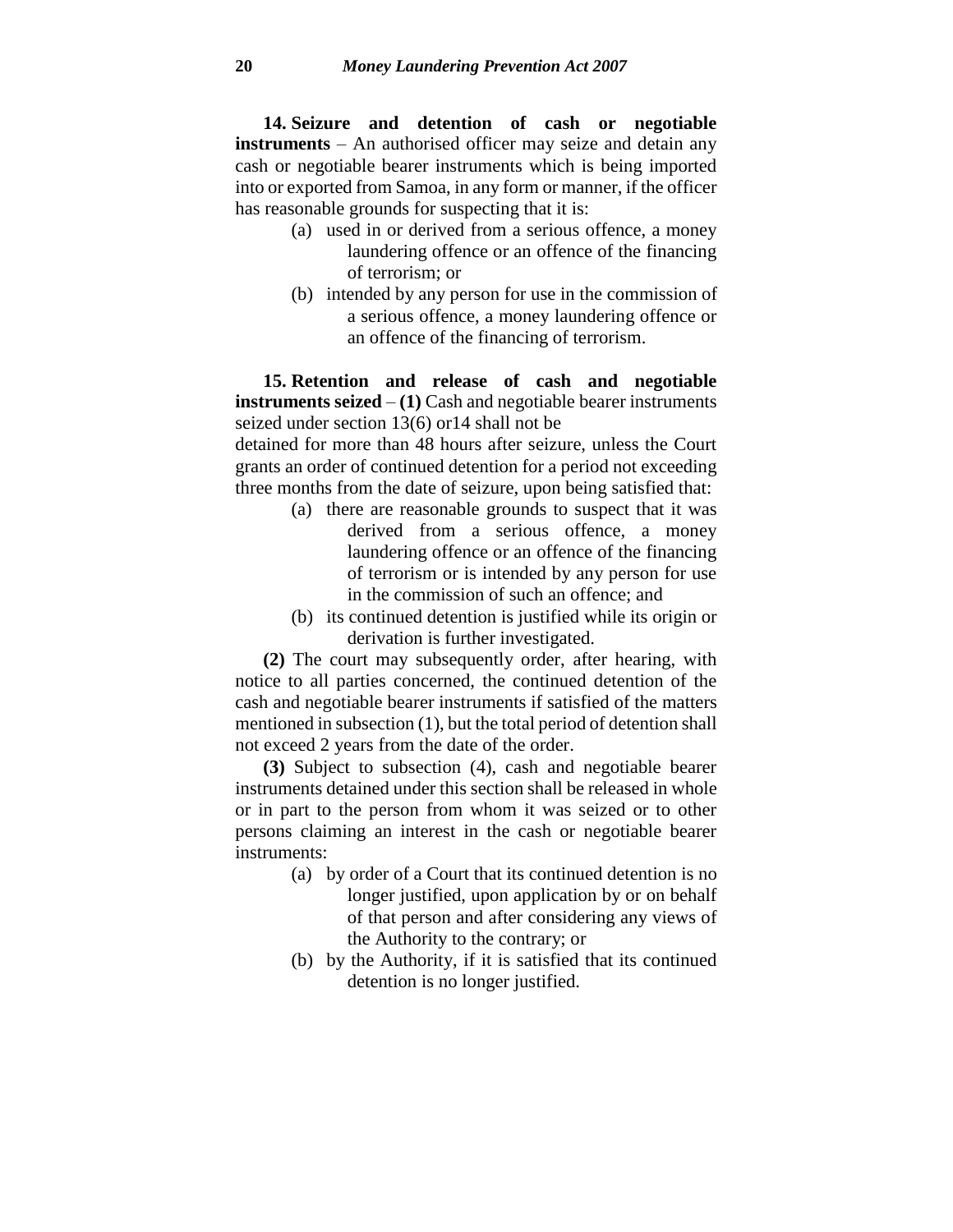**(4)** No cash or negotiable bearer instruments detained under this section shall be released where it is relevant to an investigation, prosecution or proceeding under this Act, the Counter Terrorism Act 2014 or the Proceeds of Crime Act 2007.

**(5)** Where the cash or negotiable bearer instrument is not forfeited or its detention is no longer justified and there is no person claiming an interest in the cash or negotiable bearer instrument, such cash or negotiable bearer instrument shall be forfeited to the Confiscated Assets Fund.

#### **PART 3**

# **OBLIGATIONS TO KEEP RECORDS AND VERIFY IDENTITY**

**16. Financial institution to identify the identity of a customer** – **(1)** A financial institution shall be required to identify the identity of a customer using primary documents or source secondary documents where necessary, and be satisfied of the identity of the customer when:

- (a) establishing a business relationship; or
- (b) conducting any transaction; or
- (c) there is a suspicion of a money laundering offence or the financing of terrorism; or
- (d) the financial institution has doubts about the veracity or adequacy of the customer identification or verification.

**(2)** For the purposes of subsection (1), the following primary documents shall be used to identify the identity of a customer who is a person:

- (a) original copy of a valid passport, domestic, national and foreign; or
- (b) a copy of a valid driver's license; or
- (c) any other evidence of identity as may be determined by the order of the Authority, in consultation with the financial institutions, which may be changed from time to time as is necessary.

**(3)** If the person does not possess any of the primary documents in subsection (2), then the identity of the customer should be verified using two independently sourced documents, data, or information, which are referred to as secondary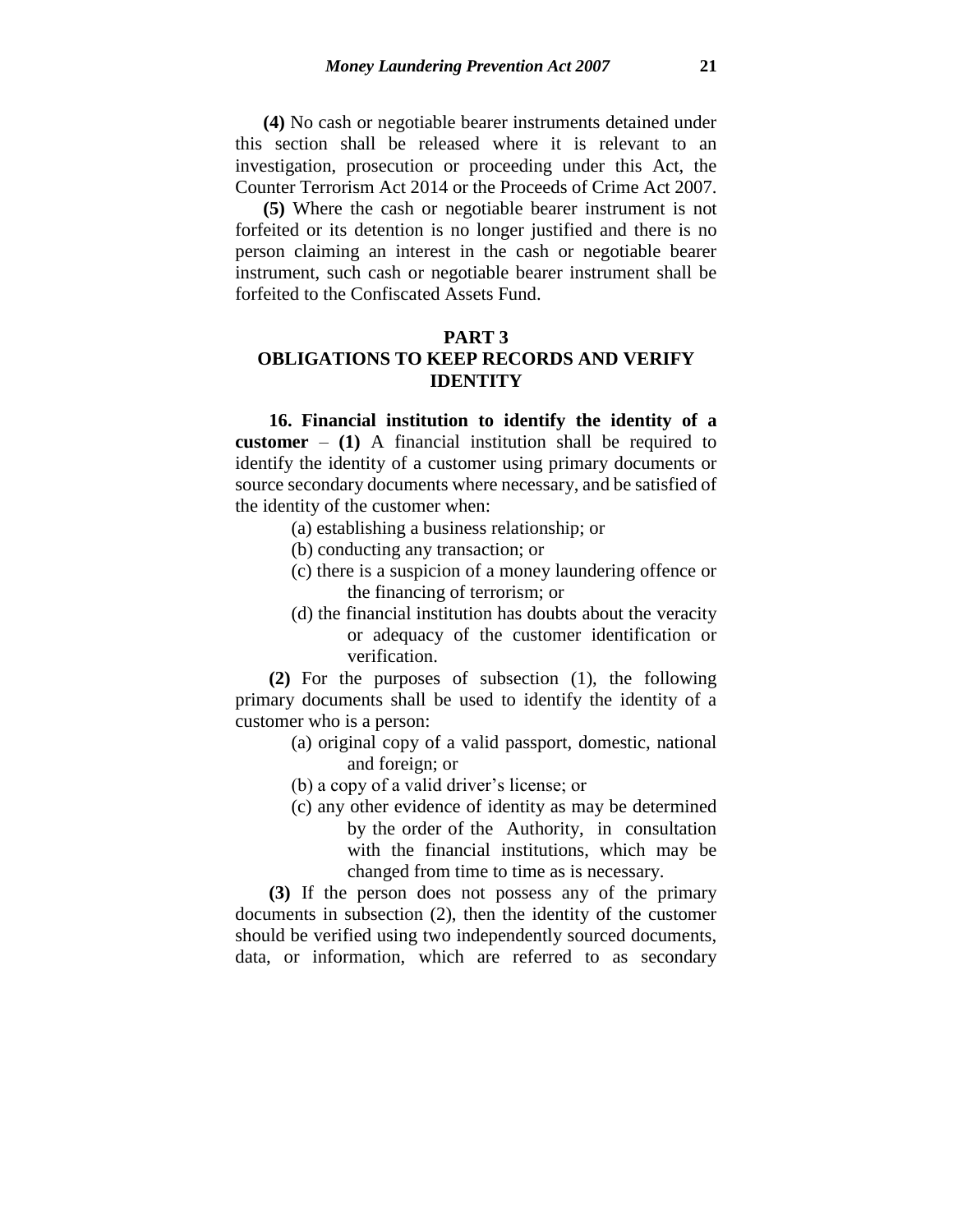documents as determined by the Authority and may be changed from time to time as is necessary.

**16A. Circumstances when standard customer due diligence applies** – A financial institution must conduct standard customer due diligence in the following circumstances:

- (a) if the financial institution establishes a business relationship with a new customer;
- (b) if a customer seeks to conduct an occasional transaction or activity through the financial institution;
- (c) if, in relation to an existing customer, and according to the level of risk involved –
	- (i) there has been a material change in the nature or purpose of the business relationship; or
	- (ii) the financial institution considers that it has insufficient information about the customer; or
	- (iii) any other circumstances specified by way of Regulations.

### **16B. Standard customer due diligence: verification of identity requirements –** A financial institution must:

- (a) take all reasonable steps to satisfy itself that the information obtained under section 16 is correct; and
- (b) according to the level of risk involved, take reasonable steps to verify any beneficial owner's identity so that the financial institution is satisfied that it knows who the beneficial owner is; and
- (c) if a person is acting on behalf of the customer, according to the level of risk involved, take reasonable steps to verify the person's identity and authority to act on behalf of the customer so that the financial institution is satisfied it knows who the person is and that the person has authority to act on behalf of the customer; and
- (d) provide senior management approval when establishing a business relationship or continuing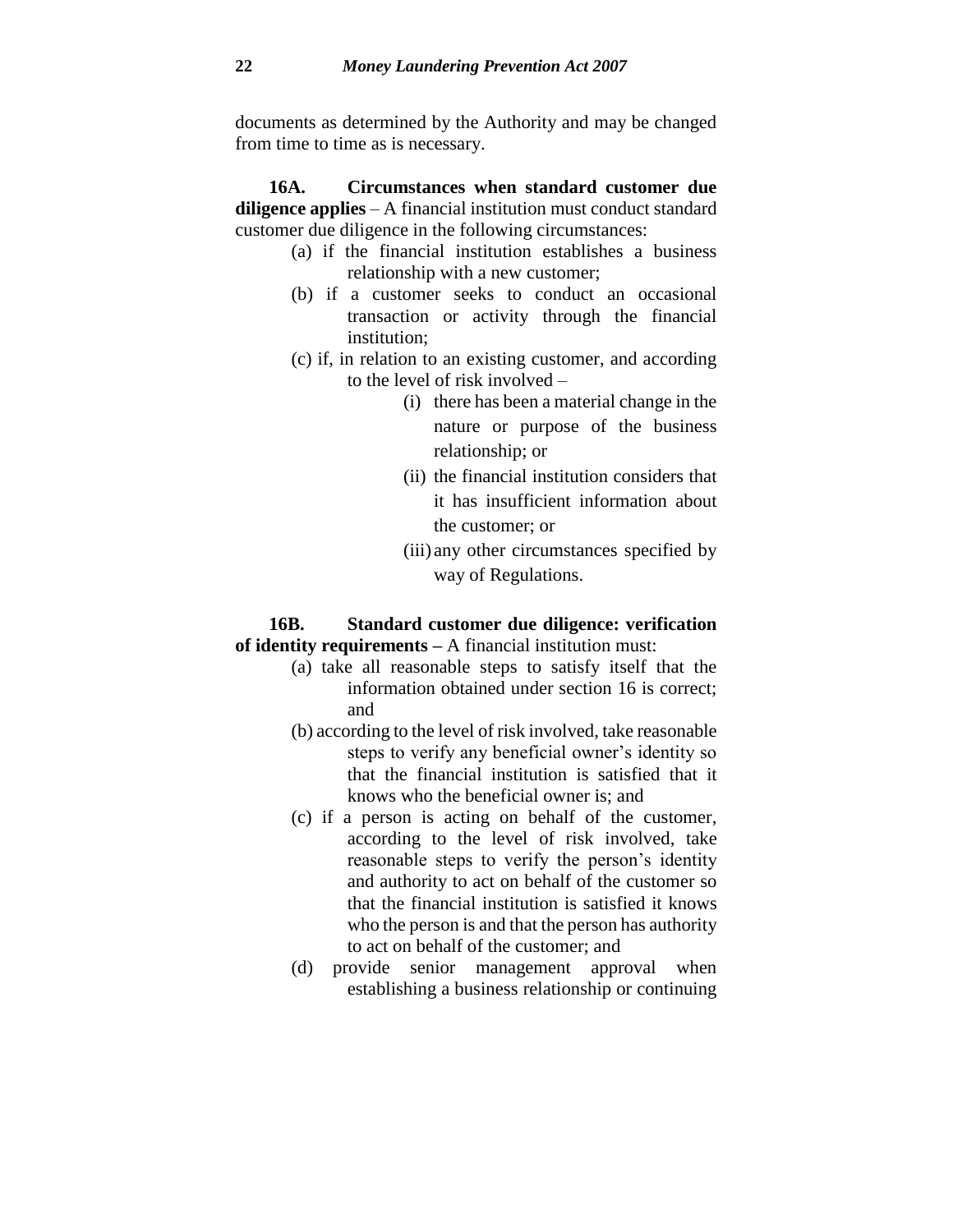(for existing customers) with a politically exposed person; and

(e) verify any other information prescribed by regulations.

**16C. Circumstances when enhanced customer due diligence applies –** A financial institution must conduct an enhanced customer due diligence in the following circumstances:

- (a) if the financial institution establishes a business relationship with a customer;
- (b) if a customer seeks to conduct an occasional transaction or activity through the reporting entity and that customer is -
	- (i) a trust or another vehicle for holding personal assets;
	- (ii) a non-resident customer from a country that has insufficient antimoney laundering and countering financing of terrorism systems or measures in place;
	- (iii) a company with nominee shareholders or shares in bearer form;
- (c) if a customer seeks to conduct, through the financial institution, a complex, unusually large transaction or unusual pattern of transactions that have no apparent or visible economic or lawful purpose;
- (d) when a financial institution considers that the level of risk involved is such that enhanced due diligence should apply to a particular situation;
- (e) if the FATF or APG makes an official request to the FIU;
- (f) any other circumstances determined by the Governor, which may be revoked by the Governor at any time.

**17. Necessity of identification to conduct business** – If satisfactory evidence of the identity of a customer is not produced to or obtained by a financial institution under section 16, the financial institution shall not proceed any further with the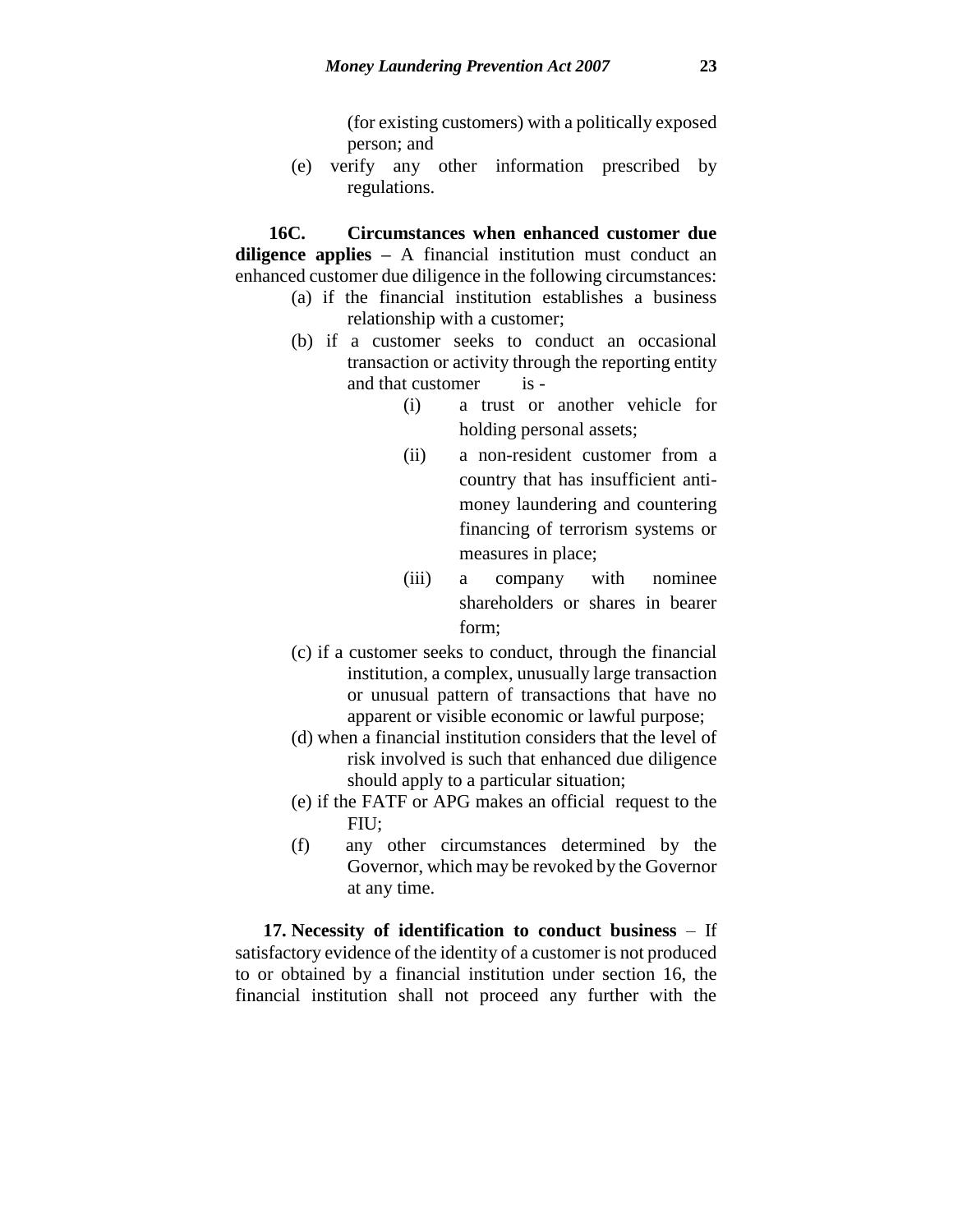transaction unless directed to do so by the Financial Intelligence Unit and shall report the transaction or attempted transaction to the FIU as a suspicious transaction.

**18. Financial institution to maintain records** – **(1)** A financial institution shall establish and maintain with the appropriate backup or recovery, in such manner as will enable records to be retrieved or reproduced in legible and useable form within a reasonable period of time:

- (a) all business transaction records and correspondence relating to the transactions; and
- (b) records of a person's identity obtained in accordance with section 16; and
- (c) records of all reports made to the Financial Intelligence Unit; and
- (d) all enquiries relating to money laundering and the financing of terrorism made to it by the Financial Intelligence Unit.

**(2)** Records required under subsection (1)(a) shall be those records as are reasonably necessary to enable the transaction to be readily reconstructed at any time by the Financial Intelligence Unit or a law enforcement agency.

**(3)** The records mentioned in subsection (1) shall be kept for a minimum period of 5 years from the date:

- (a) the evidence of a person's identity was obtained; or
- (b) of any transaction or correspondence; or
- (c) the account is closed or business relationship ceases, whichever is the later.

**(4)** Where any record is required to be kept under this Act, a copy of it may be kept:

- (a) in a machine-readable form, if a paper copy can be readily produced from it; or
- (b) in an electronic form, if a paper copy can be readily produced from it and an electronic signature of the person who keeps the record is retained.

**(5)** The records maintained under subsection (1) are to be made available upon request to the Financial Intelligence Unit for purposes of ensuring compliance with this Act.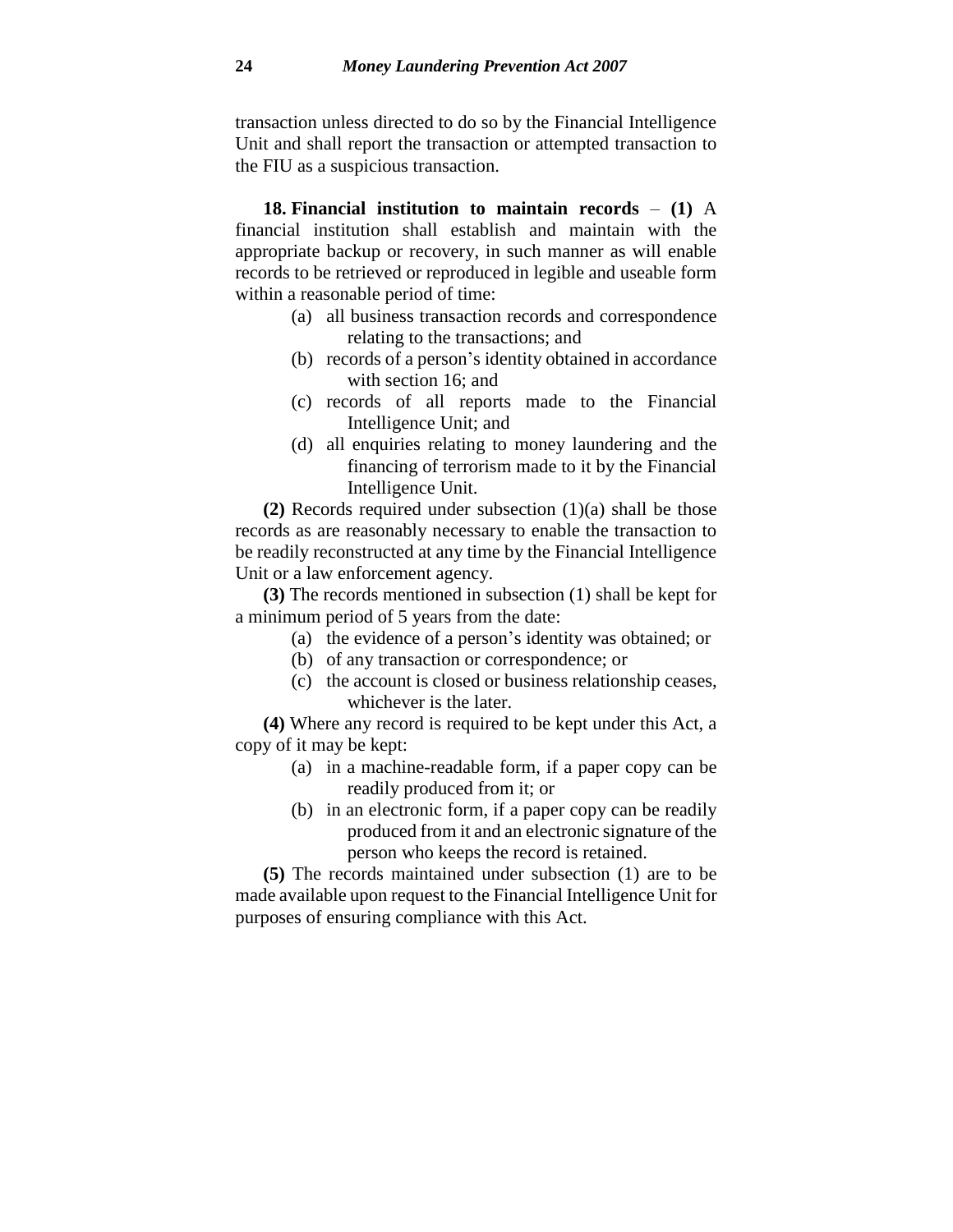**19. Financial institutions to maintain account in true name** – **(1)** A financial institution shall maintain accounts in the true name of the account holder.

**(2)** A financial institution shall not open, operate or maintain any anonymous or numbered account or any account which is in a fictitious, false or incorrect name.

**20. Financial institutions to monitor transactions** – **(1)** A financial institution shall pay special attention to:

- (a) any complex, unusual or large transactions; and
- (b) any unusual patterns of transactions, that have no apparent or visible economic or lawful purpose.
- **(2)** A financial institution shall pay special attention to:
	- (a) business relations and transactions with persons in jurisdictions that do not have adequate systems in place to prevent or deter money laundering or the financing of terrorism; and
	- (b) electronic funds transfers that do not contain complete originator information.

**(3)** In relation to subsections (1) and (2), a financial institution shall:

- (a) examine as far as possible the background and purpose of the transactions or business relations and record its findings in writing; and
- (b) upon request, shall make available such findings to the Financial Intelligence Unit or to a law enforcement agency, to assist the FIU or the law enforcement agency in any investigation relating to a serious offence, a money laundering offence or an offence of the financing of terrorism.

**21. Banks and money transmission service providers to include originator information** – Banks and money transmission service providers shall include accurate originator information and other related messages on electronic funds transfers and other forms of funds transfers and such information shall remain with the transfer.

**21A. Financial institution to reject or suspend a transaction** –  $(1)$  A financial institution may suspend or reject any fund transfer if: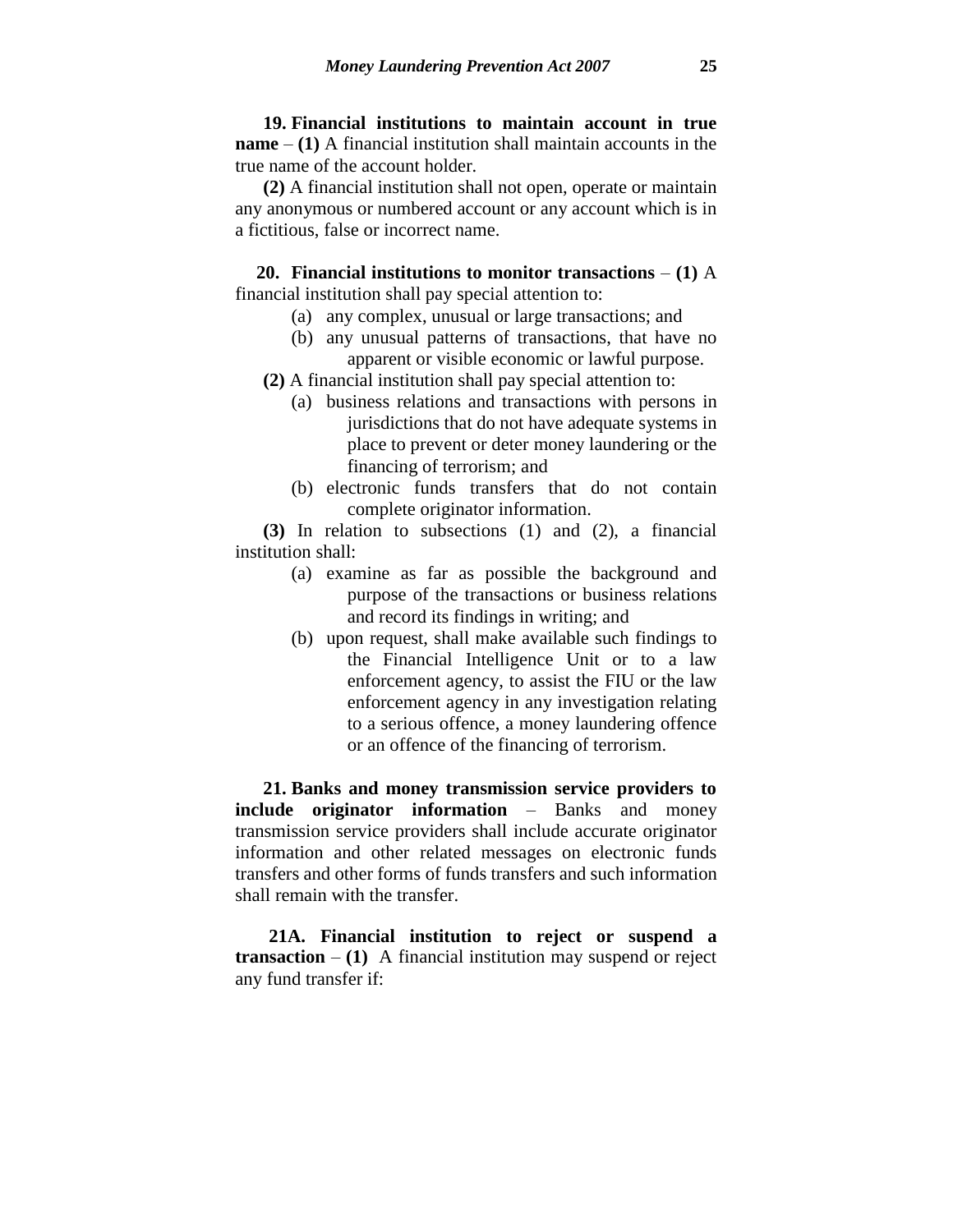- (a) the customer has not produced all necessary information required by the financial institution; or
- (b) it is a suspicious transaction.

**(2)** The financial institution shall only reinstate a transaction if it is satisfied that the customer has provided all the information required or the FIU has given approval for the transaction to continue or both.

**(3)** A financial institution must formulate risk based policies and procedures on how to execute, reject or suspend a wire transfer lacking required originator or beneficiary information.

**22. Offences** – A financial institution or any person who contravenes section 16,17,18,19,20, or 21 commits an offence and is liable upon conviction to a fine not exceeding 500 penalty units or imprisonment for a term not exceeding 5 years, or both.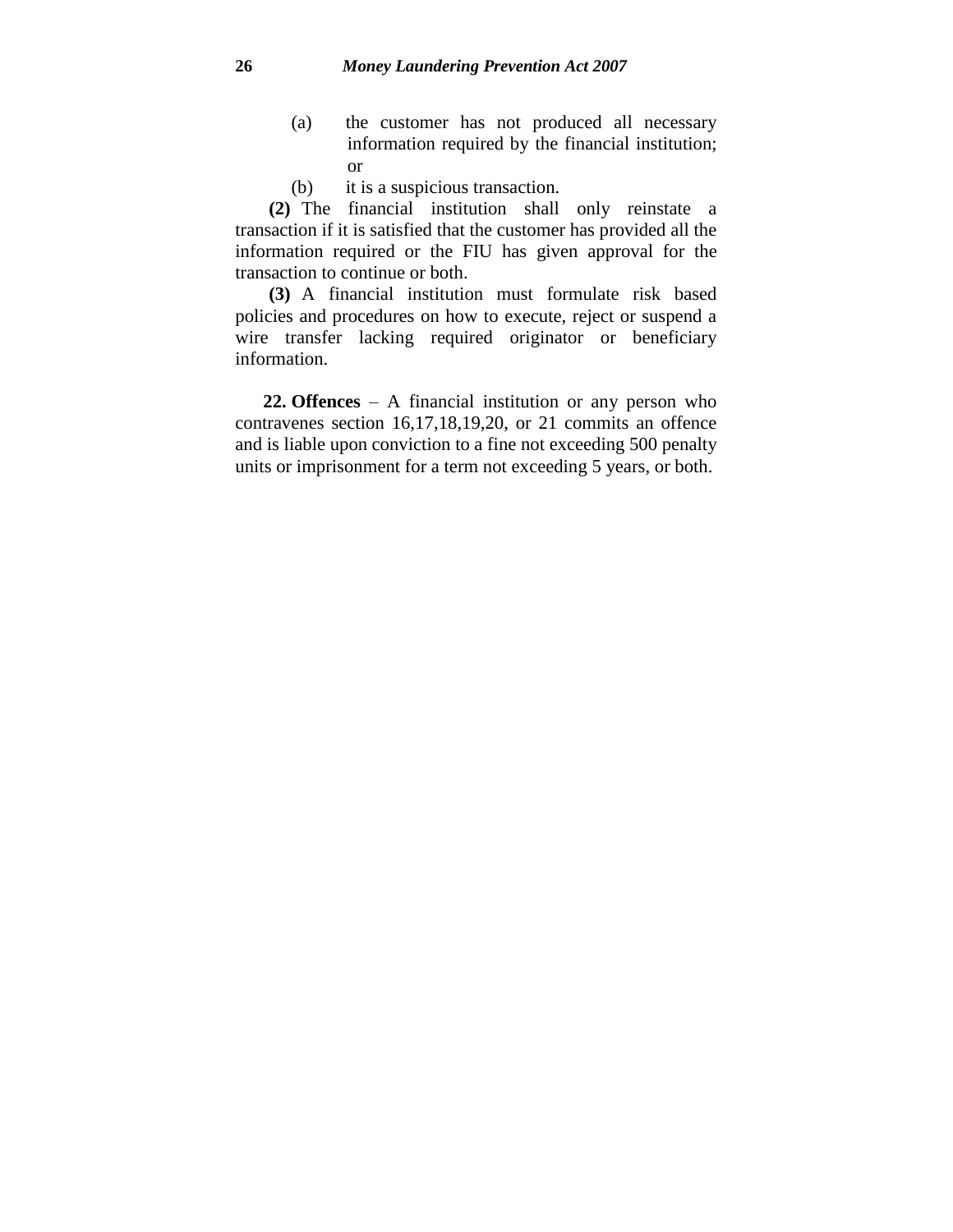### **PART 4 OBLIGATIONS TO REPORT**

**23. Financial institution to report suspicious transactions** – **(1)** Where a financial institution has reasonable grounds to suspect that a transaction, an attempted transaction or information that the financial institution has concerning any transaction or attempted transaction may be:

- (a) relevant to an investigation or prosecution of a person for a serious offence, a money laundering offence or an offence of the financing of terrorism; or
- (b) of assistance in the enforcement of the Proceeds of Crime Act; or
- (c) related to the commission of a serious offence, a money laundering offence or an offence of the financing of terrorism; or
- (d) preparatory to an offence of the financing of terrorism,–

the financial institution shall, as soon as practicable after forming that suspicion, but no later than 2 working days, report the transaction or attempted transaction to the Financial Intelligence Unit.

**(2)** A report under subsection (1) shall:

- (a) be in writing and may be given by way of mail, fax or electronic mail or by telephone, to be followed up in writing as soon as is practicable, but no later than 48 hours after the initial telephone call or in such other manner as may be prescribed; and
- (b) be in such form and contain such details as may be prescribed in the Guidelines; and
- (c) contain a statement of the grounds on which the financial institution holds the suspicion; and
- (d) be signed or otherwise authenticated by the financial institution.

**(3)** A financial institution that has made a report or has given any other information to the Financial Intelligence Unit shall give the FIU or a law enforcement agency that is carrying out an investigation arising from, or relating to the information contained in the report, any further information that it has about the transaction or attempted transaction or the parties to the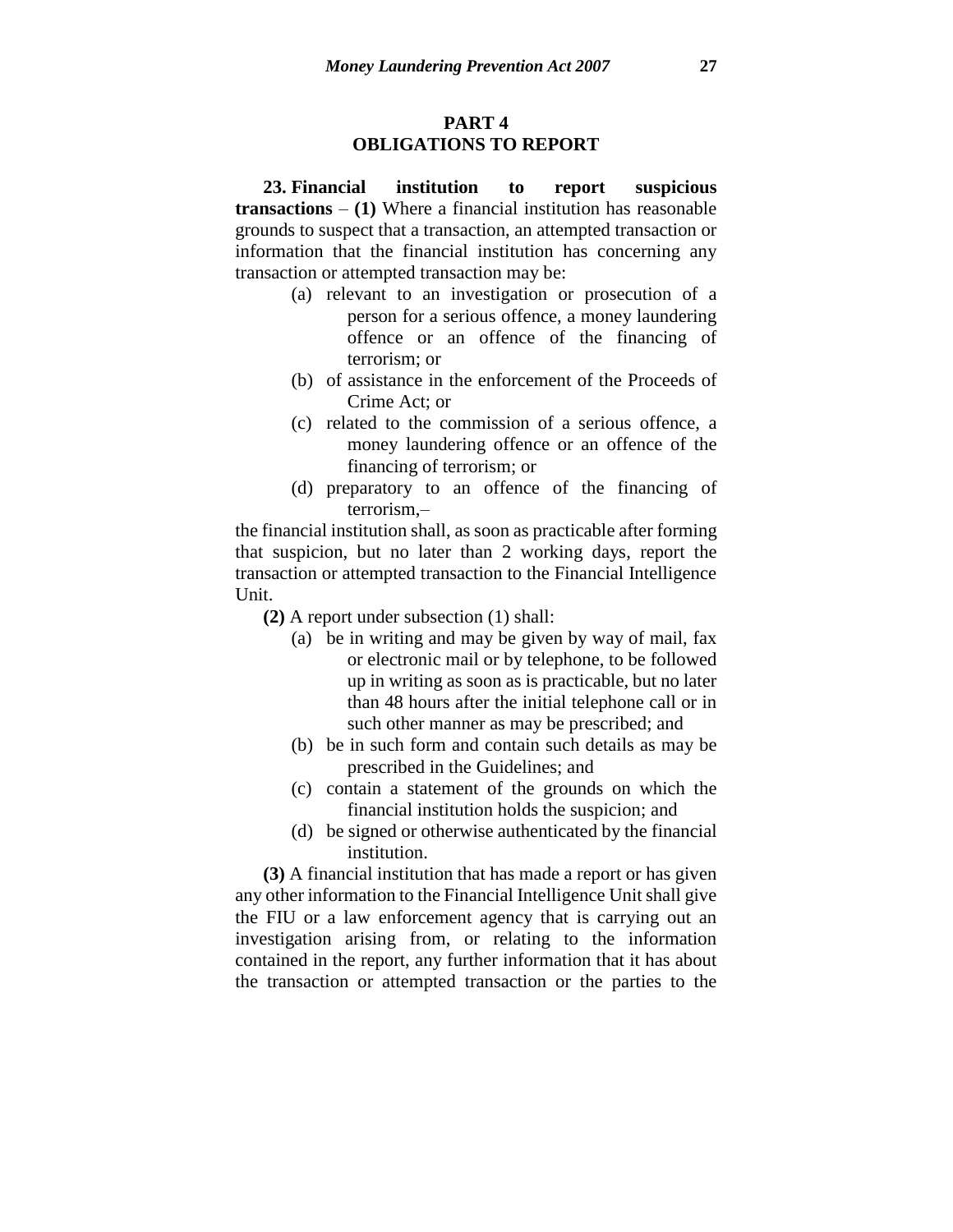transaction, if requested to do so by the FIU or the law enforcement agency.

**23A. Financial institution to report large Cash transactions – (1)** A financial institution must report any large cash transaction to the FIU.

**(2)** A financial institution that has made a report must also provide any information regarding the large cash transaction as required by the FIU.

**(3)** Any report given under this section must be in the form as approved by the FIU.

**24. Supervisory authority or auditor to report suspicious transactions** – Where a supervisory authority or an auditor of a financial institution has reasonable grounds to suspect that information that it has concerning any transaction or attempted transaction may be:

- (a) relevant to an investigation or prosecution of a person for a serious offence, a money laundering offence or an offence of the financing of terrorism; or
- (b) of assistance in the enforcement of the Proceeds of Crime Act 2007; or
- (c) related to the commission of a serious offence, a money laundering offence or an offence of the financing of terrorism; or
- (d) preparatory to the offence of the financing of terrorism, –

the supervisory authority or the auditor of the financial institution shall report the transaction or attempted transaction to the Financial Intelligence Unit.

**25. Authorisation to continue a suspicious transaction** – Where a financial institution or person discloses to the Financial Intelligence Unit a suspicion or belief that a business transaction may involve the proceeds of crime or money laundering, and the financial institution or person continues to take further action in the business transaction, the institution or the person, as the case may be, does not commit an offence under this Act or the Proceeds of Crime Act 2007 **PROVIDED THAT:**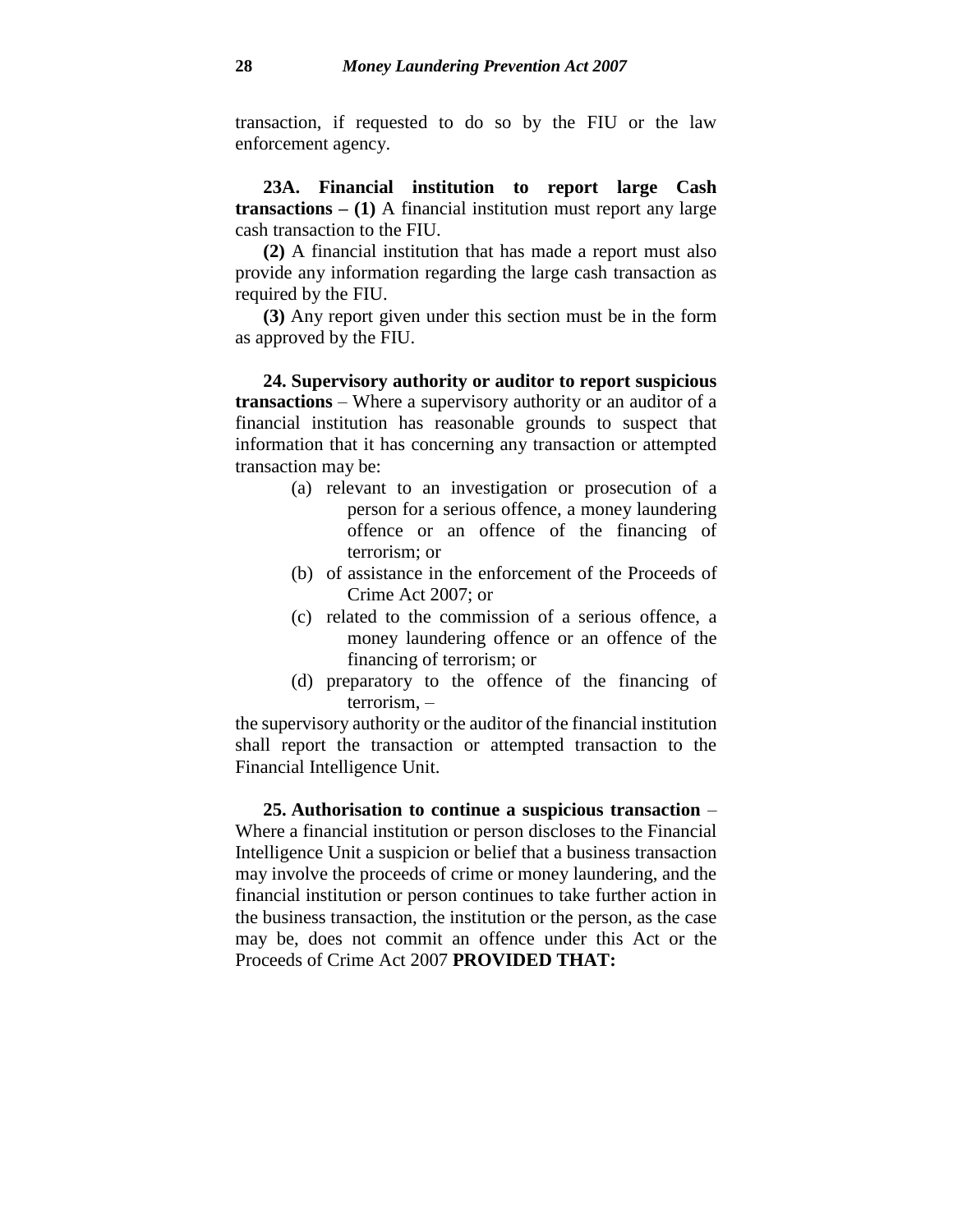the further act is performed with the consent of the Financial Intelligence Unit.

**26. False or misleading statements** – A person who in making a report under section 17, 23 or 24 makes any statement that the person knows is false or misleading in a material particular, or omits from any statement any matter or thing without which the person knows that the statement is false or misleading in a material particular, is guilty of an offence punishable on conviction to a fine not exceeding 500 penalty units or to imprisonment for a term not exceeding 5 years, or to both.

**27. Disclosure of suspicious transaction reports and other information** – **(1)** A financial institution or supervisory authority, its officers, employees or agents, an auditor of a financial institution or any other person shall not disclose to any person:

- (a) that a report to the Financial Intelligence Unit under section 23(1) or 24 has been or may be made, or further information has been given under section 23(3); or
- (b) that the financial institution, supervisory authority or auditor, as the case may be, has formed a suspicion in relation to a transaction for the purposes of section 23(1) or 24; or
- (c) any other information from which the person to whom the information is disclosed could reasonably be expected to infer that a suspicion has been formed or that a report has been or may be made.
- **(2)** Subsection (1) shall not apply to disclosures made to:
	- (a) an officer, employee or agent of the financial institution, supervisory authority or auditor, as the case may be, for any purpose connected with the performance of that person's duties; or
	- (b) a barrister, solicitor, lawyer, attorney or legal advisor for the purpose of obtaining legal advice or representation in relation to the matter; or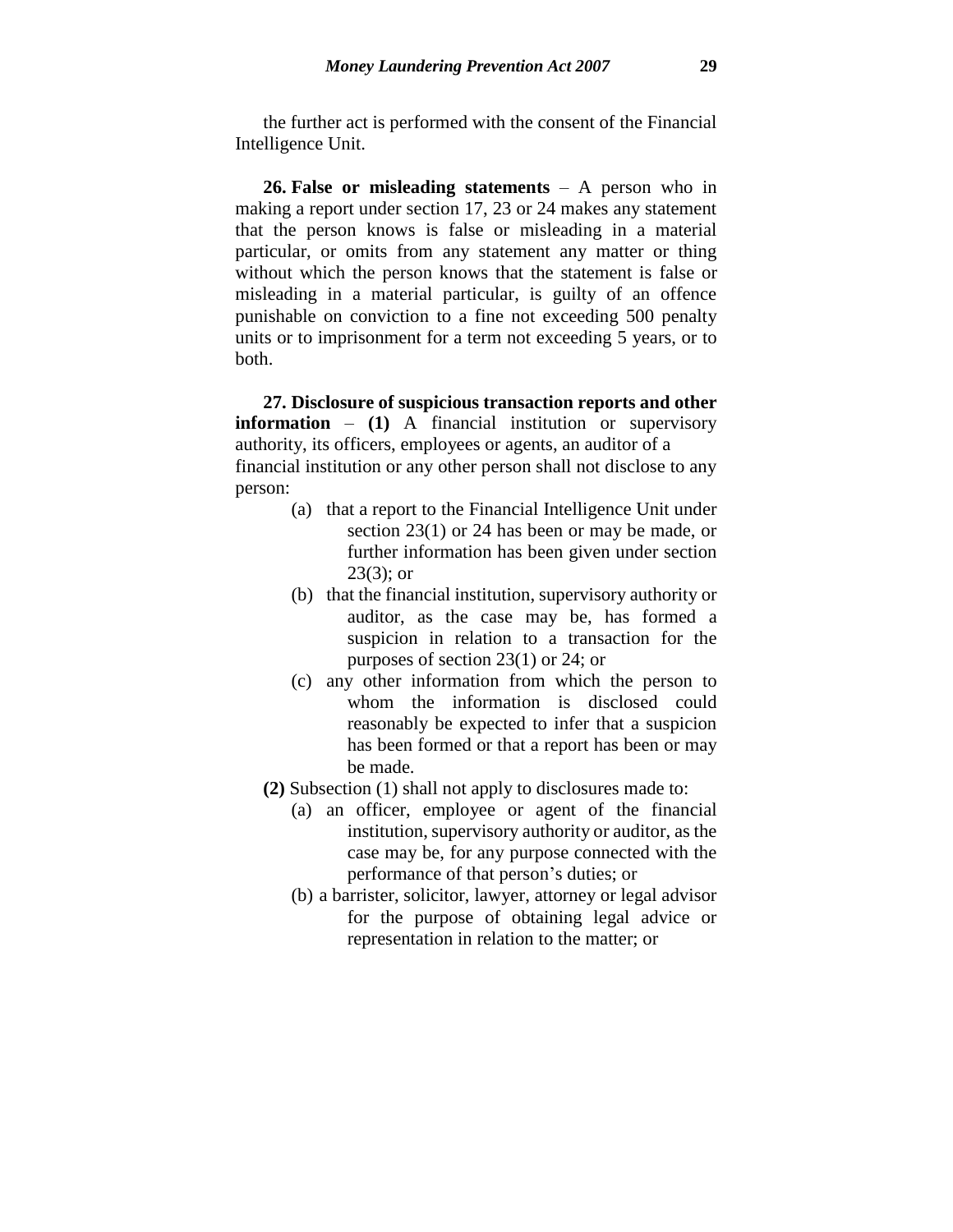(c) the supervisory authority of the financial institution, for the purposes of carrying out the supervisory authority's functions.

**(3)** No person referred to in subsection (2)(b) to whom disclosure of any information to which that subsection applies has been made, shall disclose that information except to another person of the kind referred to in that subsection, for the purpose of:

- (a) the performance of the first-mentioned person's duties; or
- (b) obtaining legal advice or representation in relation to the matter.

**(4)** No person referred to in subsection (2)(b) to whom disclosure of any information to which that subsection applies has been made shall disclose that information except to a person referred to in that subsection for the purpose of giving legal advice or making representations in relation to the matter.

**(5)** Subject to this Act, nothing in any of subsections (1) to (3) prevent the disclosure of any information in connection with, or in the course of, proceedings before a court.

**(6)**A person who contravenes subsection (1) commits an offence and is liable on conviction to a fine not exceeding 500 penalty units or to imprisonment for a term not exceeding 5 years, or both.

**(7)** If a person contravenes subsection (1) with intent to prejudice an investigation of a serious offence, a money laundering offence or an offence of the financing of terrorism or for the purpose of obtaining directly or indirectly an advantage or a pecuniary gain for themselves or any other person, the person commits an offence and is liable on conviction to a fine not exceeding 5,000 penalty units or to imprisonment for a period not exceeding 7 years, or both.

**28. Protection of identity of persons and information in suspicious transaction reports**  $- (1)$  A person shall not disclose any information that will identify or is likely to identify:

- (a) a person who has handled a transaction in respect of which a suspicious transaction report has been made; or
- (b) a person who has prepared a suspicious transaction report; or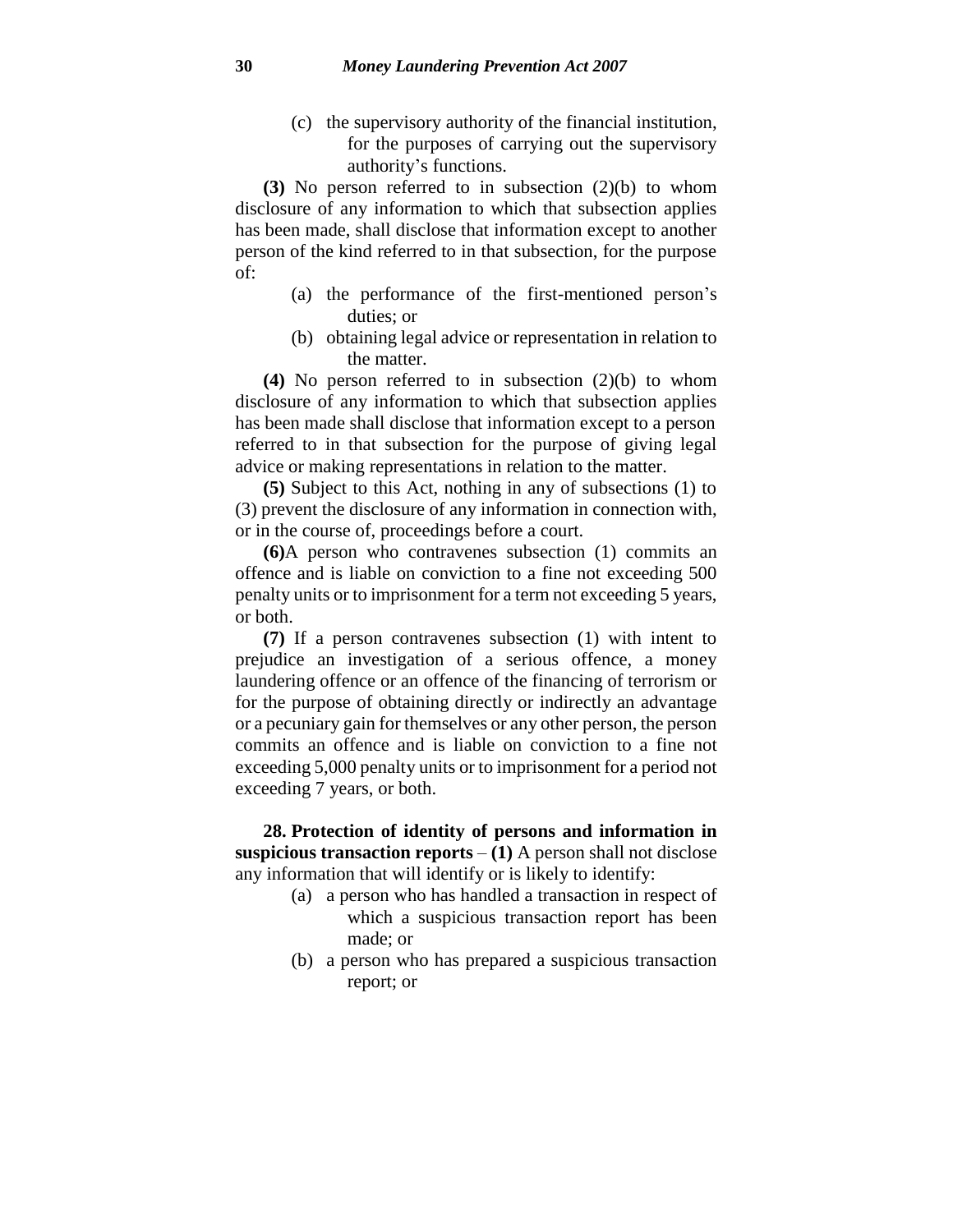- (c) a person who has made a suspicious transaction report; or
- (d) any information contained in a suspicious transaction report or information provided pursuant to subsection  $23(3)$ ,  $-$

except for the following purposes:

- (e) the investigation or prosecution of a person for a serious offence, a money laundering offence or an offence of the financing of terrorism; or
- (f) the enforcement of the Proceeds of Crime Act.

**(2)** No person is required to disclose any information to which this section applies in any judicial proceedings unless the judge or other presiding officer is satisfied that the disclosure of the information is necessary in the interests of justice.

**(3)** Nothing in this section prohibits the disclosure of any information for the purposes of the prosecution of any offence against section 29.

**29**. **Protection of persons reporting suspicious transactions** – **(1)** No civil, criminal, administrative or disciplinary proceedings shall be taken against:

- (a) a financial institution, an auditor or supervisory authority of a financial institution; or
- (b) an officer, employee or agent of the financial institution, the auditor or the supervisory authority of a financial institution, acting in the course of that person's employment or agency, in relation to any action by the financial institution, the auditor or the supervisory authority or their officer, employee or agent taken under section 17,20(3),23 or 24 in good faith or in compliance with directions given by the Financial Intelligence Unit pursuant to section 11(2).

**(2)** Subsection (1) does not apply in respect of proceedings for an offence under section 27.

**30. Privileged communication** – **(1)** Nothing in section 17 or 23 requires any lawyer to disclose any privileged communication.

**(2)** For the purposes of this section, a communication is a privileged communication only if: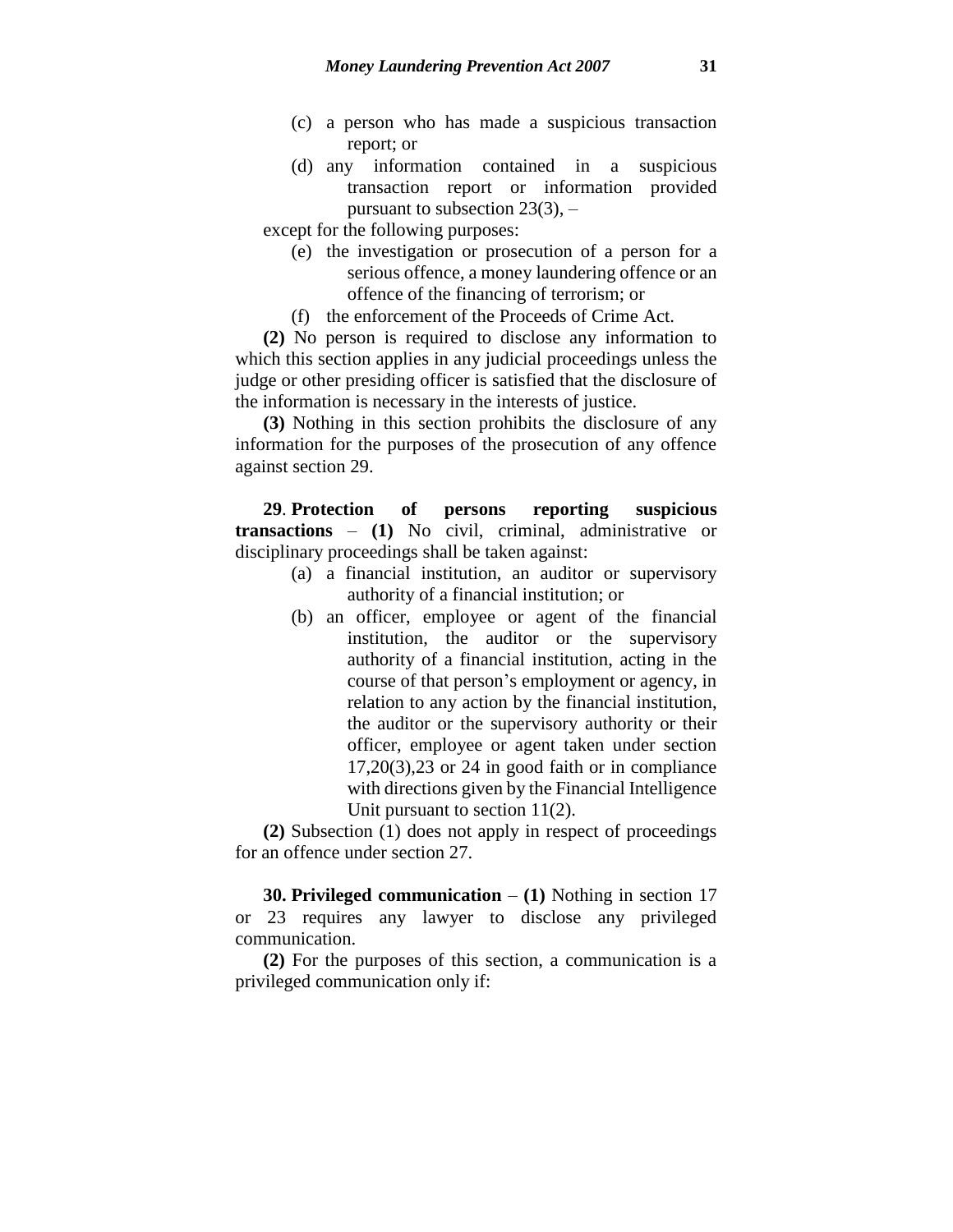- (a) it is a confidential communication, whether oral or in writing, passing between—
	- (i) a barrister, solicitor, lawyer, attorney or legal advisor in the person's professional capacity and another barrister, solicitor, lawyer, attorney or legal advisor in such capacity; or
	- (ii) a barrister, solicitor, lawyer, attorney or legal advisor in the person's professional capacity and the person's client, whether made directly or indirectly through an agent of either; and
- (b) it is made or brought into existence for the purpose of obtaining or giving legal advice or assistance; and
- (c) it is not made or brought into existence for the purpose of committing or furthering the commission of some illegal or wrongful act.

**(3)** Where the information consists wholly or partly of, or relates wholly or partly to, receipts, payments, income, expenditure or financial transactions of a specified person (whether a lawyer, the lawyer's client or any other person), it shall not be a privileged communication if it is contained in, or comprises the whole or part of, any book, account, statement or other record prepared or kept by the lawyer in connection with a trust account of the lawyer.

**(4)** For the purposes of this section, references to a lawyer include a firm in which the person is a partner or is held out to be a partner.

**31. Other preventative measures by financial institutions** – **(1)** A financial institution shall:

- (a) appoint a compliance officer who is responsible for ensuring the financial institution's compliance with the requirements of this Act; and
- (b) establish and maintain procedures and systems to— (i) implement the customer identification requirements under section 16; and

(ii) implement record keeping and retention requirements under section 18; and

(iii)implement the reporting requirements under sections 17 and 23; and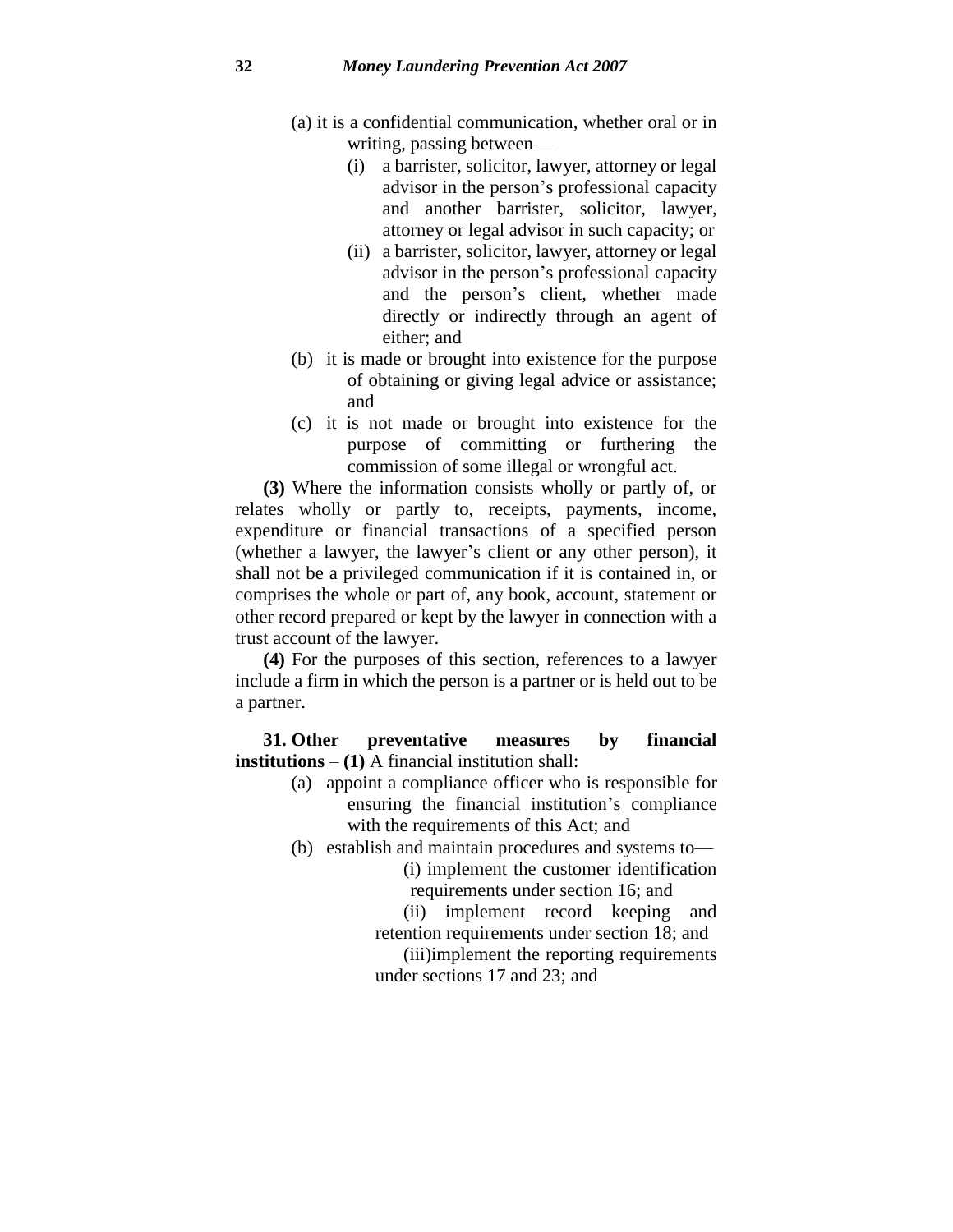(iv) make its officers and employees aware of the laws relating to money laundering and financing of terrorism; and

(v) make its officers and employees aware of the procedures, policies and audit systems adopted by it to deter money laundering and the financing of terrorism; and

(c) train its officers, employees and agents to recognize suspicious transactions.

**(2)** Subsection (1) does not apply to an individual who, in the course of carrying on the individual's business, does not employ or act in association with any other person, provided that the individual discloses any relevant information or other matter that gives rise to a knowledge or suspicion that a person is or has been engaged in a serious offence, a money laundering offence or an offence of the financing of terrorism.

**32. Compliance audit** – Where under any Act, a financial institution is required to have its accounts audited; such financial institution and its auditor shall ensure that:

- (a) the financial institution requires its auditor to audit and report on the financial institution's compliance with the provisions of the Act, the regulations and Guidelines and in particular compliance with sections 16, 17, 18 and 31; and
- (b) the auditor audits and reports on the financial institution's compliance with the provisions of the Act, the regulations and Guidelines, including the matters referred to in paragraph (a); and
- (c) the auditor gives to the Financial Intelligence Unit a copy of such audit report within seven days of providing the financial institution with such report.

**33. Offences under Part 4** – **(1)** A financial institution or a person who contravenes section 23, 24 or 28 commits an offence and is liable upon conviction to a fine not exceeding 500 penalty units or imprisonment for a term not exceeding 5 years, or both.

**(2)** A financial institution or a person who contravenes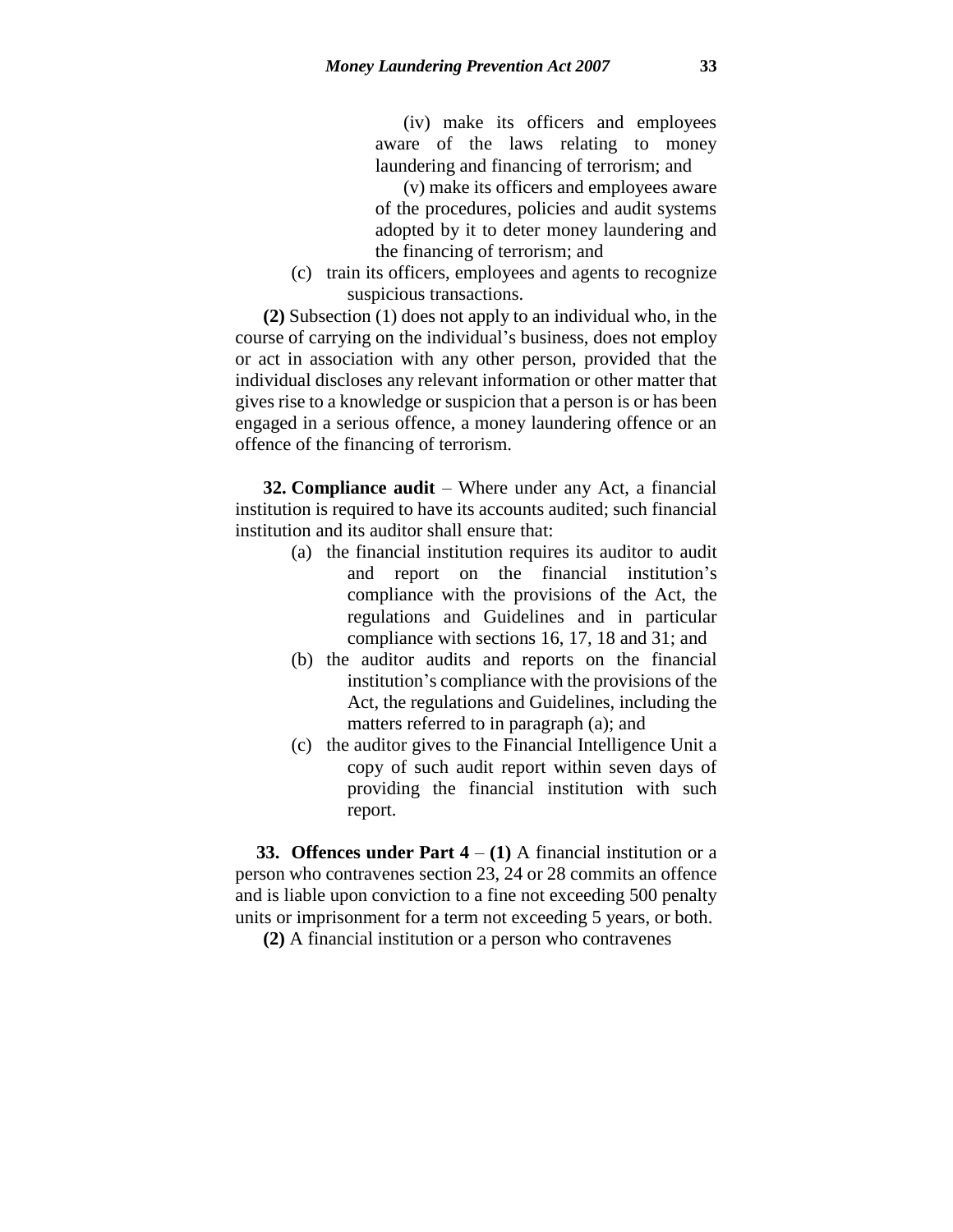section 31 commits an offence and is liable upon conviction to a fine not exceeding 100 penalty units or to imprisonment for a term not exceeding 2 years, or both.

### **PART 5**

# **CONFISCATED ASSETS FUND**

**34. Establishment of Fund** – **(1)** The Confiscated Assets Fund is established.

**(2)** The Confiscated Assets Fund is a special purpose account for the purposes of the Public Finance Management Act 2001.

**35. Credits to Fund** – There shall be credited to the Confiscated Assets Fund amounts equal to:

- (a) proceeds of forfeited assets under the Proceeds of Crime Act 2007; and
- (b) money paid to Samoa by a foreign State, under a treaty or arrangement providing for mutual assistance in criminal matters; and
- (c) money, other than money referred to in paragraph (b), paid to Samoa by a foreign State in connection with assistance provided by Samoa in relation to the recovery by that country of the proceeds of crime or the investigation or prosecution of a serious offence.

**36. Asset sharing** – Where the Minister considers it appropriate, either because an international arrangement so requires or permits or in the interest of community, the Minister may order that the whole or any part of any property forfeited under the Proceeds of Crime Act 2007, or the value thereof, be given or remitted to a foreign State.

**37. Payments out of the Fund** – The following are purposes of the Confiscated Assets Fund:

- (a) making any payments to foreign countries that the Minister considers are appropriate under section 36; and
- (b) making any payments that the Minister considers necessary to satisfy Samoa's obligation in respect of—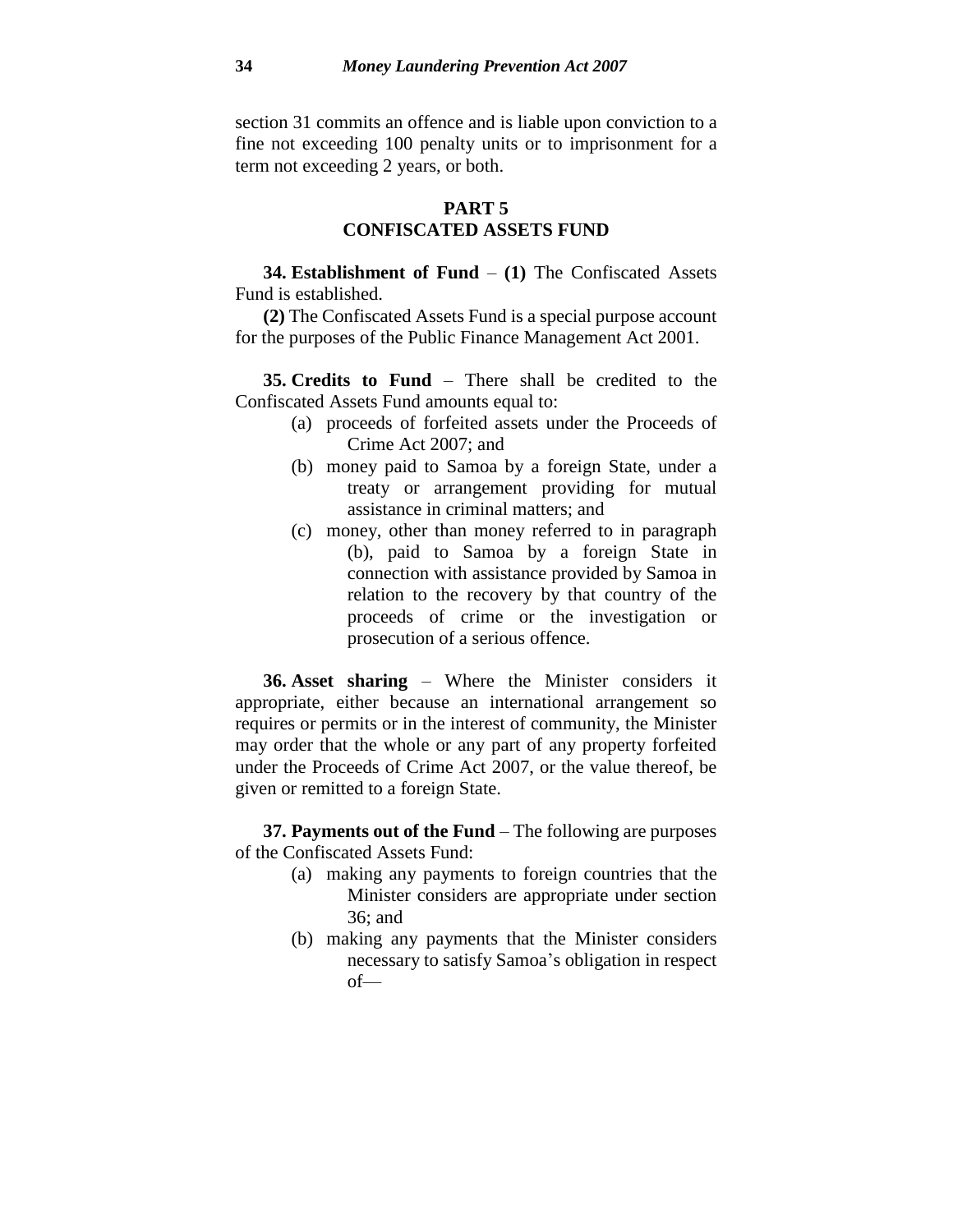- (i) a registered foreign forfeiture order; or
- (ii) a registered foreign pecuniary penalty order; and
- (c) making any payments under a programme approved by the Minister under section 38.

**38. Approved Programmes for expenditure** – **(1)** The Minister may, in writing, approve a programme for the expenditure in a particular financial year of money standing to the credit of the Confiscated Assets Fund.

**(2)** The expenditure is to be approved for one or more of the following purposes:

- (a) funding of the Money Laundering Prevention Authority or the Financial Intelligence Unit; or
	- (b) crime prevention measures; or
	- (c) law enforcement measures.

### **PART 6 MISCELLANEOUS**

**39. Money laundering an offence for extradition Purposes**  – For the purposes of any law relating to extradition or the rendition of fugitive offenders, money laundering is an offence for which extradition or rendition may be granted.

**40. General penalty provisions** – A person who contravenes or fails to comply with any provision or requirement of this Act for which no offence is specifically created commits an offence and is liable on conviction to a fine not exceeding 100 penalty units or imprisonment for a term not exceeding one year, or both.

**41. Account in fictitious, false or incorrect name** – **(1)** A person who opens, operates or authorises the opening or the operation of an account with a financial institution in a fictitious, false or incorrect name commits an offence and is liable upon conviction to a fine not exceeding 100 penalty units or imprisonment for a term not exceeding 2 years, or both.

**(2)** Where a person is commonly known by two or more different names, the person shall not use one of those names in opening an account with a financial institution unless the person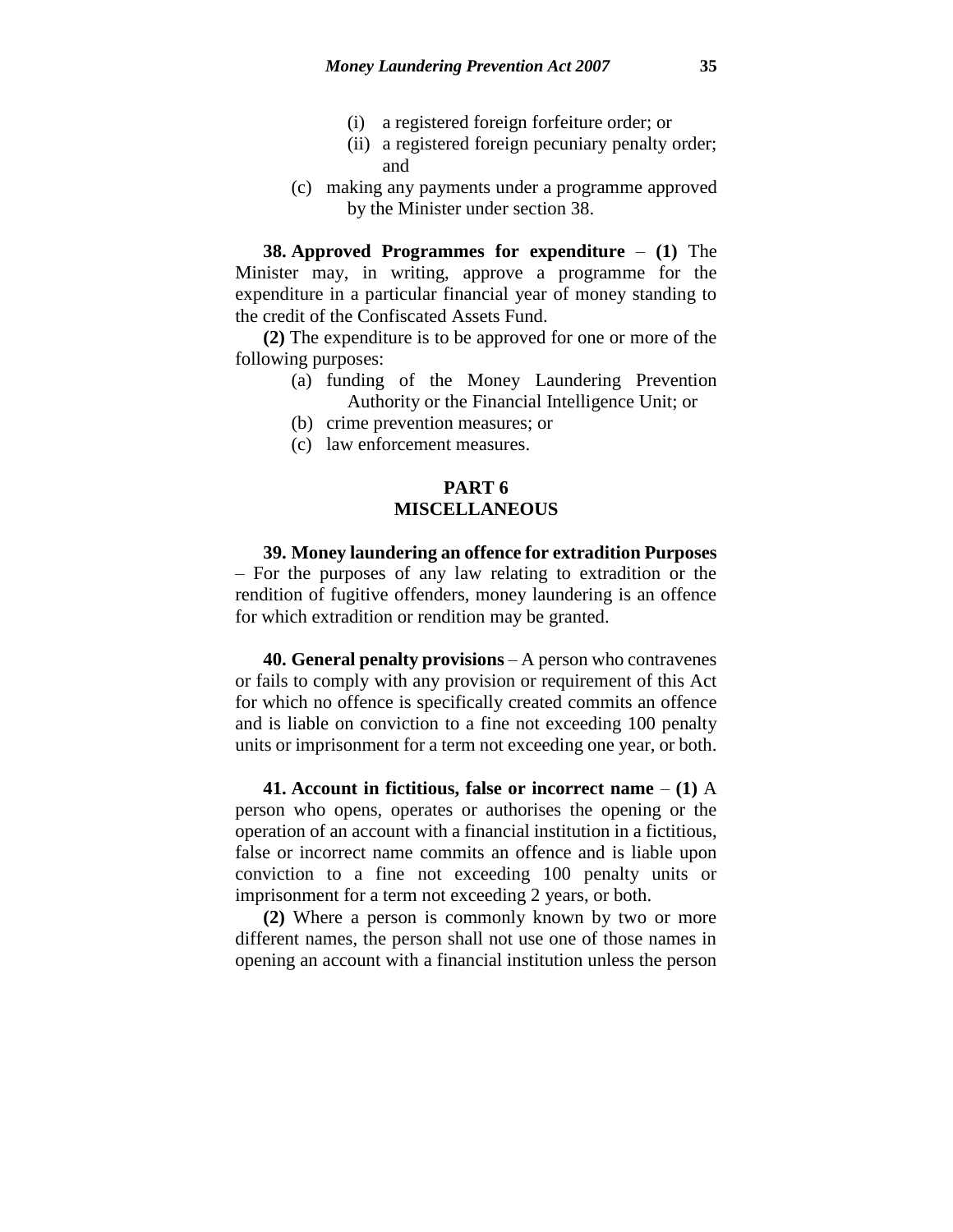has previously disclosed the other name or names to the financial institution.

**(3)** Where a person using a particular name in the person's dealings with a financial institution discloses to it a different name or names by which the person is commonly known, the financial institution shall make a record of the disclosure and shall, at the request of the Financial Intelligence Unit, give the FIU, a copy of that record.

**(4)** For purposes of this section:

- (a) a person opens an account in a false name if the person, in opening the account or becoming a signatory to the account, uses a name other than a name by which the person is commonly known; and
- (b) a person operates an account in a false name if the person does any act or thing in relation to the account (whether by way of making a deposit or withdrawal or by way of communication with the financial institution concerned or otherwise) and, in doing so, uses a name other than a name by which the person is commonly known; and
- (c) an account is in a false name if it was opened in a false name, whether before or after the commencement date of this Act.

**42. Liability of employers and principals** – **(1)** Any act done or omitted by a person as an employee or agent shall, for the purposes of this Act, be treated as done or omitted by that person's employer or principal, whether or not it was done with the knowledge or approval of the employer or principal.

**(2)** Subsection (1) only applies, in the case of an agent, where the agent acted within the terms of the agent's agency or contract.

**43. Liability of directors, controllers or officers of bodies corporate** – Where a body corporate is convicted of an offence under this Act or any regulations made under this Act, every director, controller or officer concerned in the management of the body corporate commits the offence where it is proved that the act or omission that constituted the offence took place with that person's knowledge, authority, permission or consent.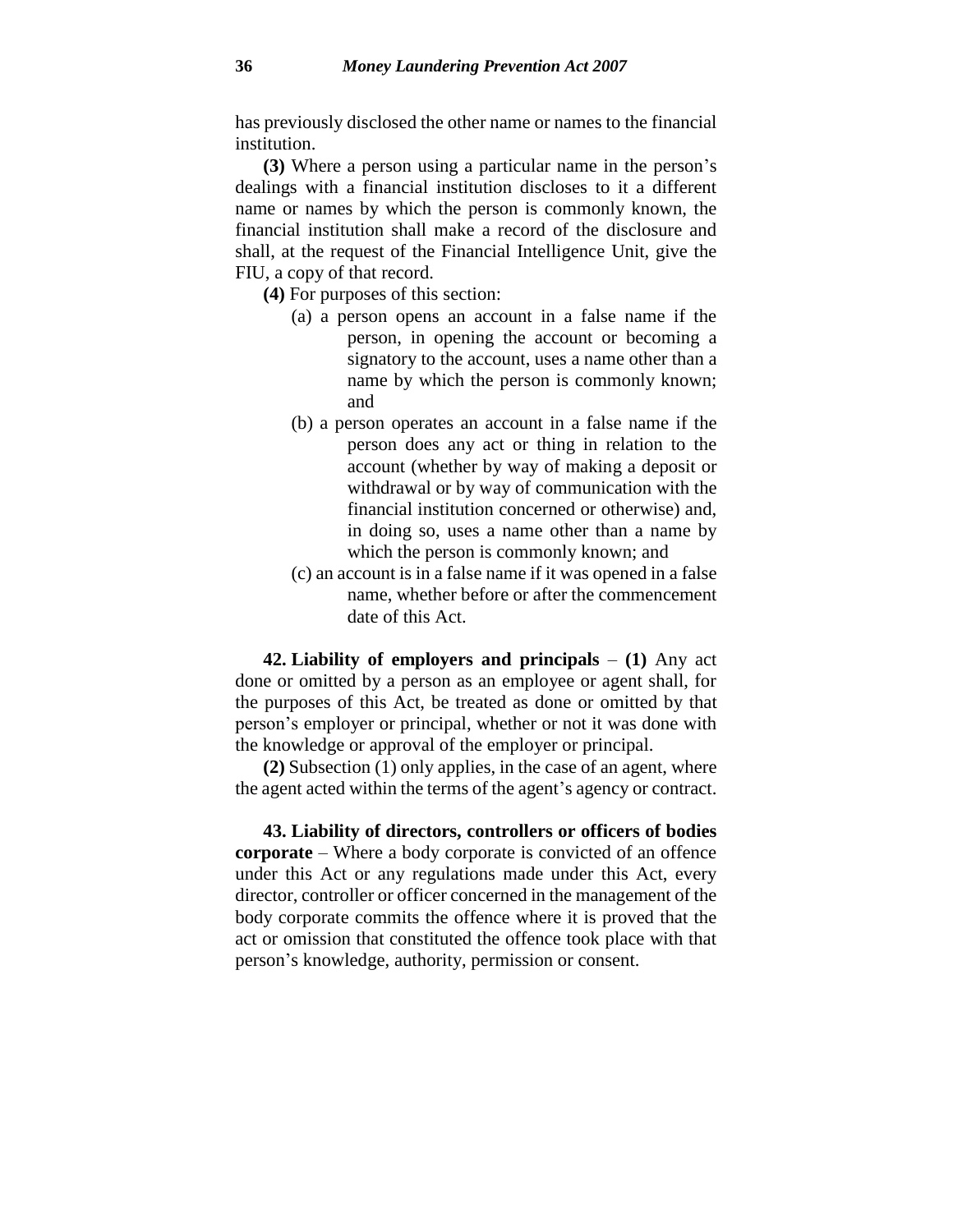**44. Non-disclosure** – **(1)** This section applies to a person while the person is or after the person ceases to be an officer, employee or agent of the Authority or the Financial Intelligence Unit.

**(2)** Except for the purpose of the performance of the person's duties or the exercise of the person's functions under this Act or when lawfully required to do so by any court, the person referred to in subsection (1) shall not disclose any information or matter which has been obtained by the person in the performance of the person's duties or the exercise of the person's functions under this Act, except for one or more of the following purposes:

- (a) the detection, investigation or prosecution of a serious offence, a money laundering offence or an offence of the financing of terrorism; or
- (b) the enforcing of the Counter Terrorism Act 2014 or the Proceeds of Crime Act 2007.

**45. Obligations of supervisory authorities** – The relevant supervisory authority of a financial institution may:

- (a) adopt any necessary measures to prevent or avoid any person who is not a fit and proper person from controlling or participating, directly or indirectly in the directorship, management or operation of the financial institution; and
- (b) examine and supervise the financial institution, and verify, through regular on-site examinations, that a financial institution complies with the requirements of this Act; and
- (c) issue guidelines to assist financial institutions in detecting suspicious patterns of behaviour in their customers; and
- (d) co-operate with law enforcement agencies and the Financial Intelligence Unit, both domestic and foreign, in any investigation, prosecution or proceedings relating to a serious offence, a money laundering offence, an offence of the financing of terrorism or any offence under this Act.

**46. Immunity** – **(1)** No civil, criminal or administrative liability, including damages or penalties, shall be imposed against the Government of Samoa, the Minister, the Authority,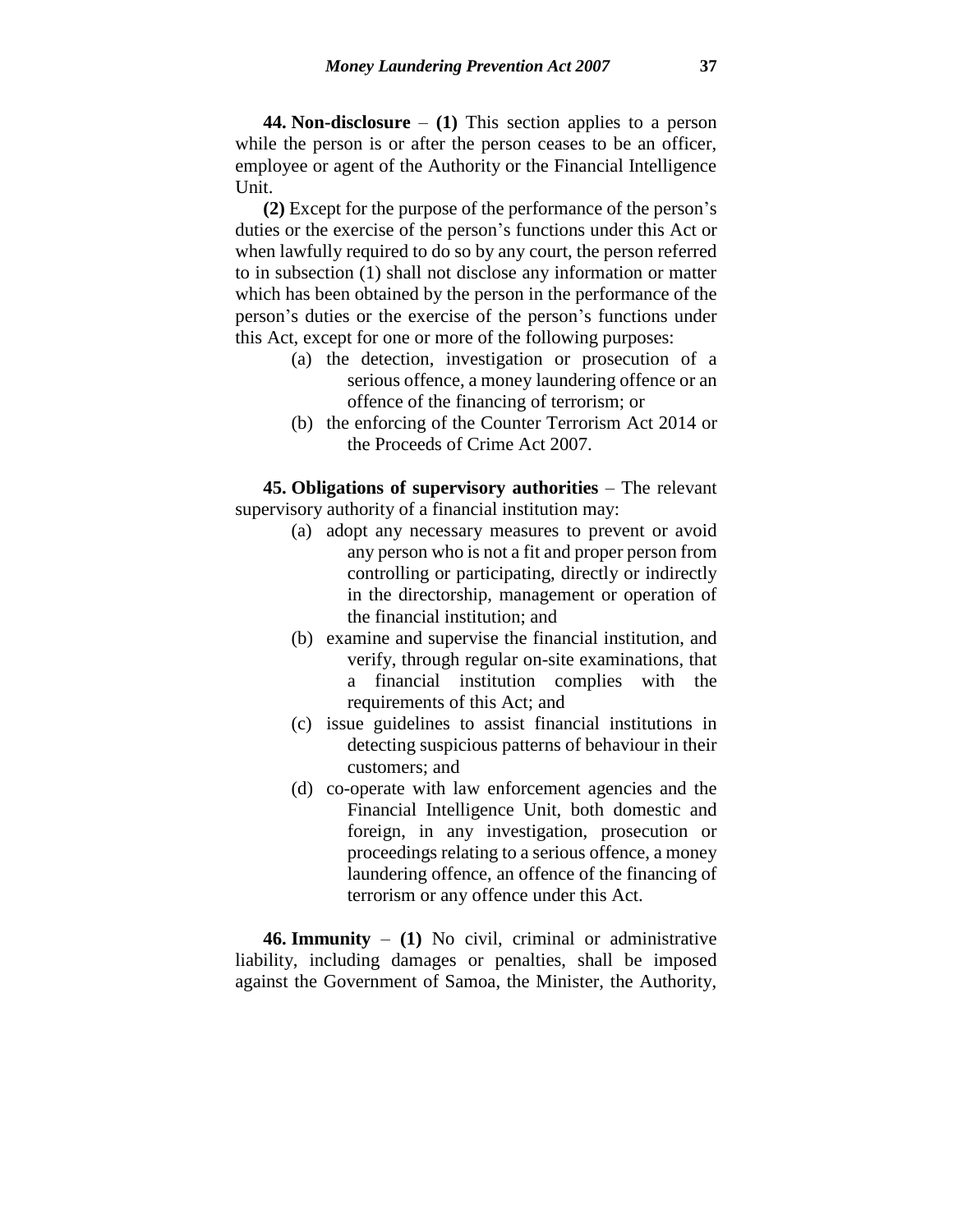the Financial Intelligence Unit, the Director or any officer, servant or agent of the Authority or the Financial Intelligence Unit or any person acting pursuant to any authority conferred by the Authority or the Director, as the case may be, in respect of any act or matter done or omitted to be done in good faith in the exercise or purported exercise of their respective functions conferred by or under this Act or any regulations made thereunder.

**(2)** The legal costs of defending any action instituted against the Minister, the Authority, the Director, or any officer, employee or agent of the Authority or the FIU or any person acting pursuant to any authority conferred by the Authority or the Director, as the case may be, is to be borne by the Government of Samoa.

**47. Audit and Annual Report** – **(1)** The Money Laundering Prevention Authority and the Financial Intelligence Unit is subject to examination and audit by or under the control of the Controller and Auditor General, except where the accounts of the Authority or the FIU are included as part of the audited accounts of the Central Bank.

**(2)** The Controller and Auditor General and a person acting on behalf of or under the direction of the Controller and Auditor General shall not use or disclose any information that they have obtained, or to which they have had access, in the course of their audit except for the purposes of exercising those powers or performing their duties and functions under the Samoa Institute of Accountants Act 2006.

**(3)** The Authority and the FIU shall submit an Annual Report to the Parliament within 3 months from the end of its financial year, except where the Annual Report is included as part of the Annual Report of the Central Bank.

**48. Regulations** – **(1)** The Head of State acting on the advice of Cabinet may make regulations prescribing matters:

- (a) required or permitted by this Act to be prescribed; or
- (b) necessary or convenient to be prescribed for carrying out or giving effect to this Act.

**(2)** Without limiting subsection (1), regulations may be made for, or in relation to, any of the following: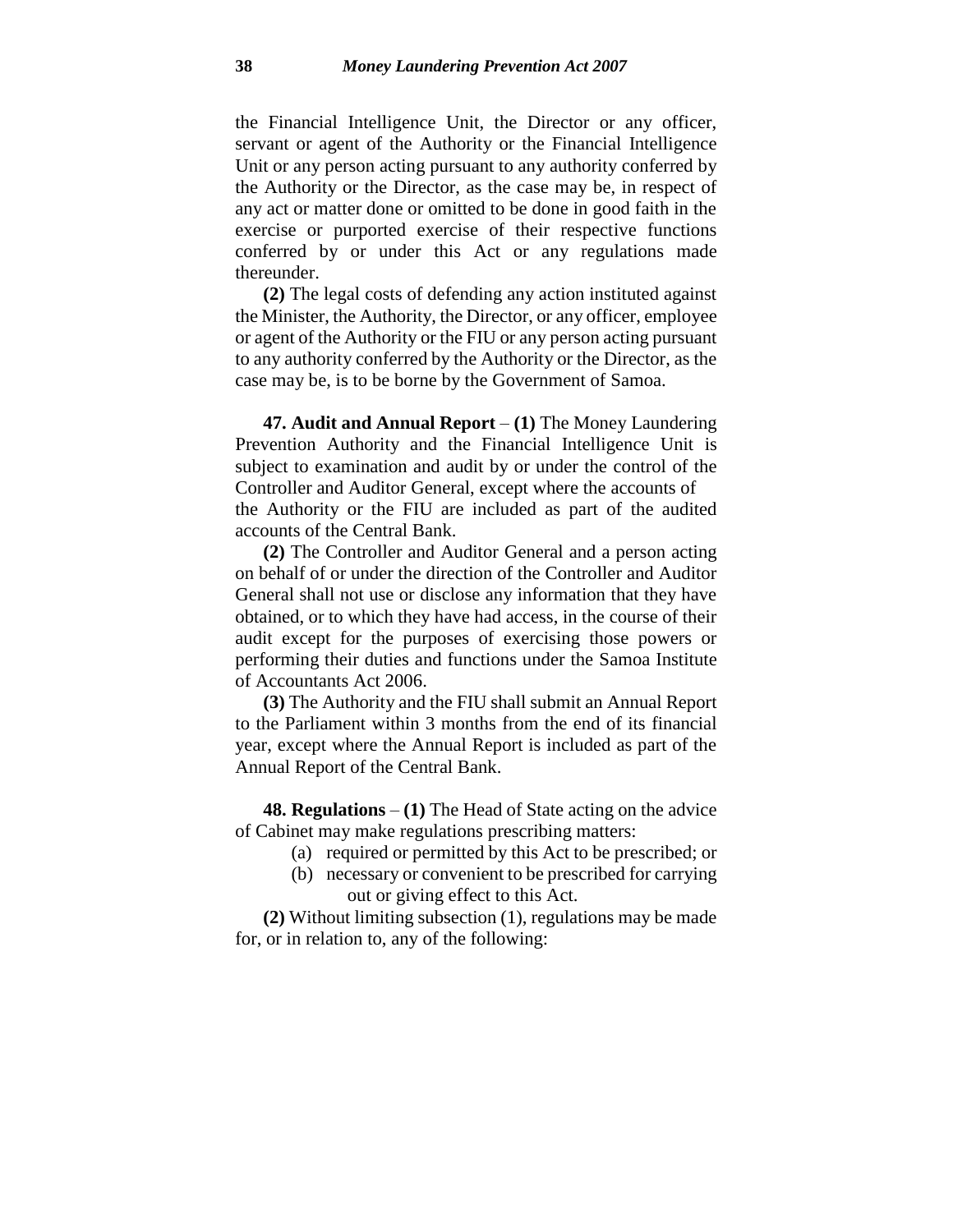- (a) to provide for the regulation and control of financial institutions for the prevention of money laundering and the financing of terrorism;
- (b) to prescribe the requirements, procedures and systems for training, customer identification, record keeping and reporting obligations and internal controls under this Act; or
- (c) where it is necessary to determine whether or not the amount of cash or currency exceeds any prescribed amount, the manner and method of determining whether any cash denominated in a foreign currency is taken to be the equivalent in Samoan tala.

**(3)** Regulations made under this section may impose punishments or other penalties in respect of any contravention or failure of compliance not exceeding a fine of 100 penalty units or imprisonment for a term not exceeding one year or both.

**49. Repeal** – The Money Laundering Prevention Act 2000 is repealed.

**50. Savings and transitional arrangements** – **(1)** A document and an act of authority so far as they are subsisting or in force at the time of the repeal of the Money Laundering Prevention Act 2000 shall continue and have effect under the corresponding provisions of this Act until such time as they are altered or amended or cancelled, as the case may require, under the provisions of this Act.

**(2)** Despite the provisions of this Act, all applications and other matters arising out of or under the provisions of the Money Laundering Prevention Act 2000 which are not determined or otherwise dealt with under such provisions at the date of the commencement of this Act shall be determined or otherwise dealt with under the corresponding provisions of this Act with such modifications, adaptations and alterations as the Minister may determine.

**(3)** Despite the provisions of this Act, where this Act does not provide or provides insufficient or inadequate provision for the transition from the Money Laundering Prevention Act 2000 to this Act, the Minister by Notice may make such provisions as the Minister deems necessary in order for all matters under or concerning the Money Laundering Prevention Act 2000 and this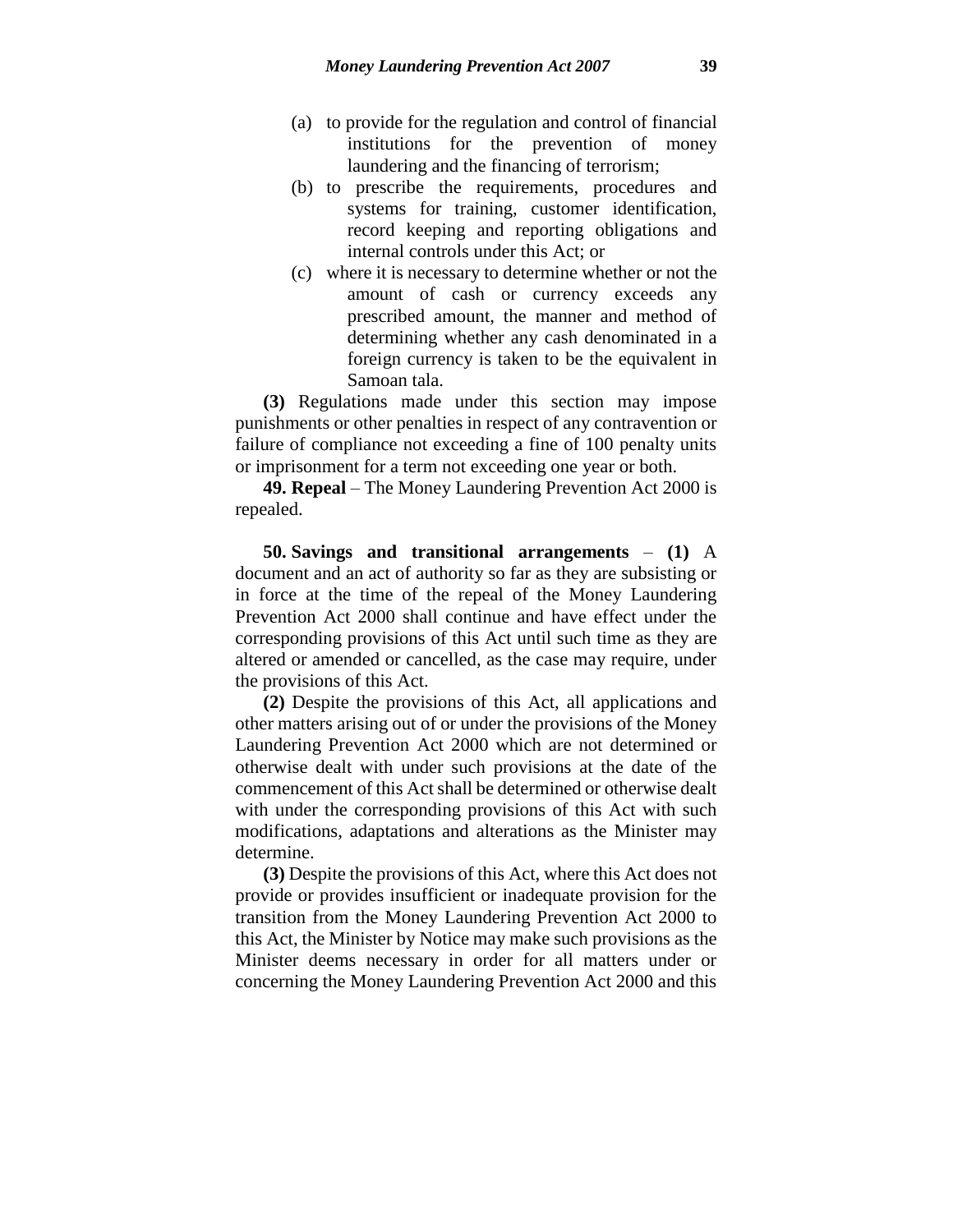Act to be properly and effectively determined or otherwise dealt with.

# **SCHEDULE 1 (Section 2)**

### **ACTIVITIES OF FINANCIAL INSTITUTIONS**

- 1. Banking business as defined in the Central Bank of Samoa Act 1984 and the Financial Institutions Act 1996;
- 2. International banking business as defined in the International Banking Act 2005;
- 3. Credit unions;
- 4. Lending, including consumer credit, mortgage credit, factoring (with or without recourse) and financing of commercial transactions;
- 5. Finance leasing;
- 6. Money transmission services;
- 7. Issuing and administering means of payment (such as credit cards, travellers' cheques and bankers' drafts);
- 8. Entering into and issuing guarantees and commitments;
- 9. Trading for its own account or the account of customers in:
	- (a) money market instruments (such as cheques, bills or certificates of deposit); or
	- (b) foreign exchange; or
	- (c) financial and commodity based derivative instruments (such as futures or options); or
	- (d) exchange and interest rate instruments; or
	- (e) transferable or negotiable instruments;
- 10. Underwriting share issues and participation in such issues and the provision of financial services related to those Issues;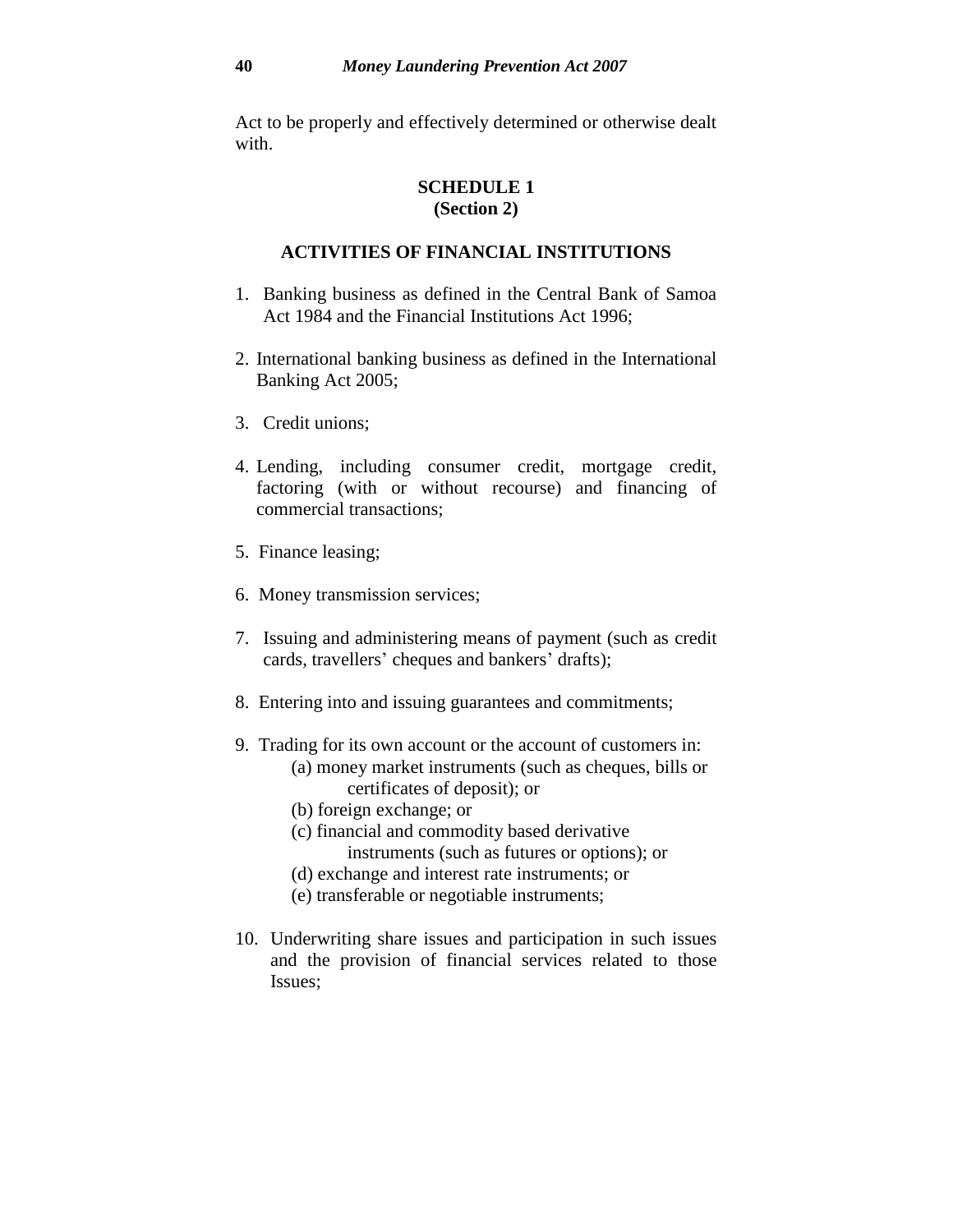- 11. Money broking;
- 12. Investment business including portfolio management and advice, safekeeping and administration of securities, safe custody services and acting as a securities dealer or futures broker;
- 13. Insurance business transactions, including carrying on the business of an insurer or insurance intermediary;
- 14. Trustee administrator or investment manager of a superannuation scheme but excluding closed-end schemes;
- 15. Dealing in bullion;
- 16. Trustee, manager or administrator of a mutual fund or unit trust;
- 17. Operating a gambling house, casino or lottery, including carrying on operations through the internet, when their customers engage in financial transactions equal to or above \$10,000 or the equivalent in another currency, or such other amount as may be prescribed by regulation;
- 18. Trust or corporate service provider;
- 19. Trustee company business as defined by the terms "carry on business" and "trustee company" in section 2 of the Trustee Companies Act 1987;
- 20. Lawyers (barristers and solicitors) when:
	- (a) assisting in the planning or execution of transactions for their clients relating to:
		- (i) depositing or investing of funds; or
		- (ii) buying and selling real property or business entities; or
		- (iii) managing client money, securities or other assets; or
		- (iv) opening or managing a bank, savings or securities accounts; or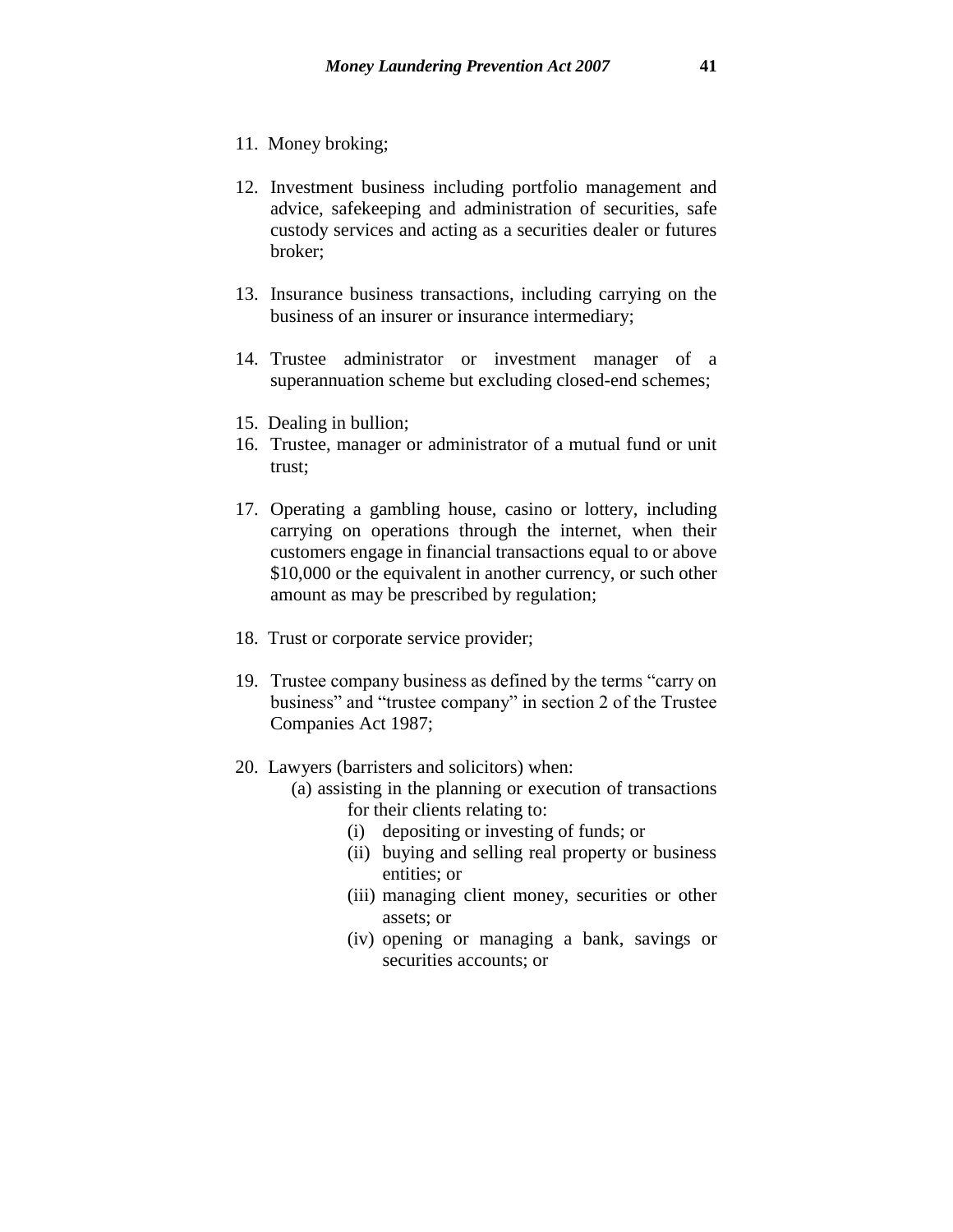- (v) organisation of contributions necessary for the creation, operation or management of companies; or
- (vi) creation, operation or management of trusts, companies or similar structures; or
- (b) by acting on behalf of or for a client in any financial or real estate transaction, but only to the extent that the lawyer receives funds in the course of the lawyer's business for the purpose of deposit or investment or settling real estate transactions (whether or not the funds are deposited into a separate trust account);
- 21. Accountant or certified public accountant, but only to the extent that the accountant gives investment advice or receives funds in the course of the accountant's business for the purposes of deposit or investment (whether or not the funds are deposited into a separate trust account);
- 22. Real estate agents, when they are involved in transactions for their client relating to the buying and selling of real estate;
- 23. Dealing in real estate or high value items, including antiques;
- 24. Dealers in precious metals and stones, including pearls, when they engage in any cash transaction with a customer equal to or above \$50,000 or the equivalent in another currency, or such other amount as may be prescribed by regulation.
- 25. Dealers or Promoters of virtual or digital currency, or anything related to block chain technology.
- 26. Non-Profit Organisations of Samoa.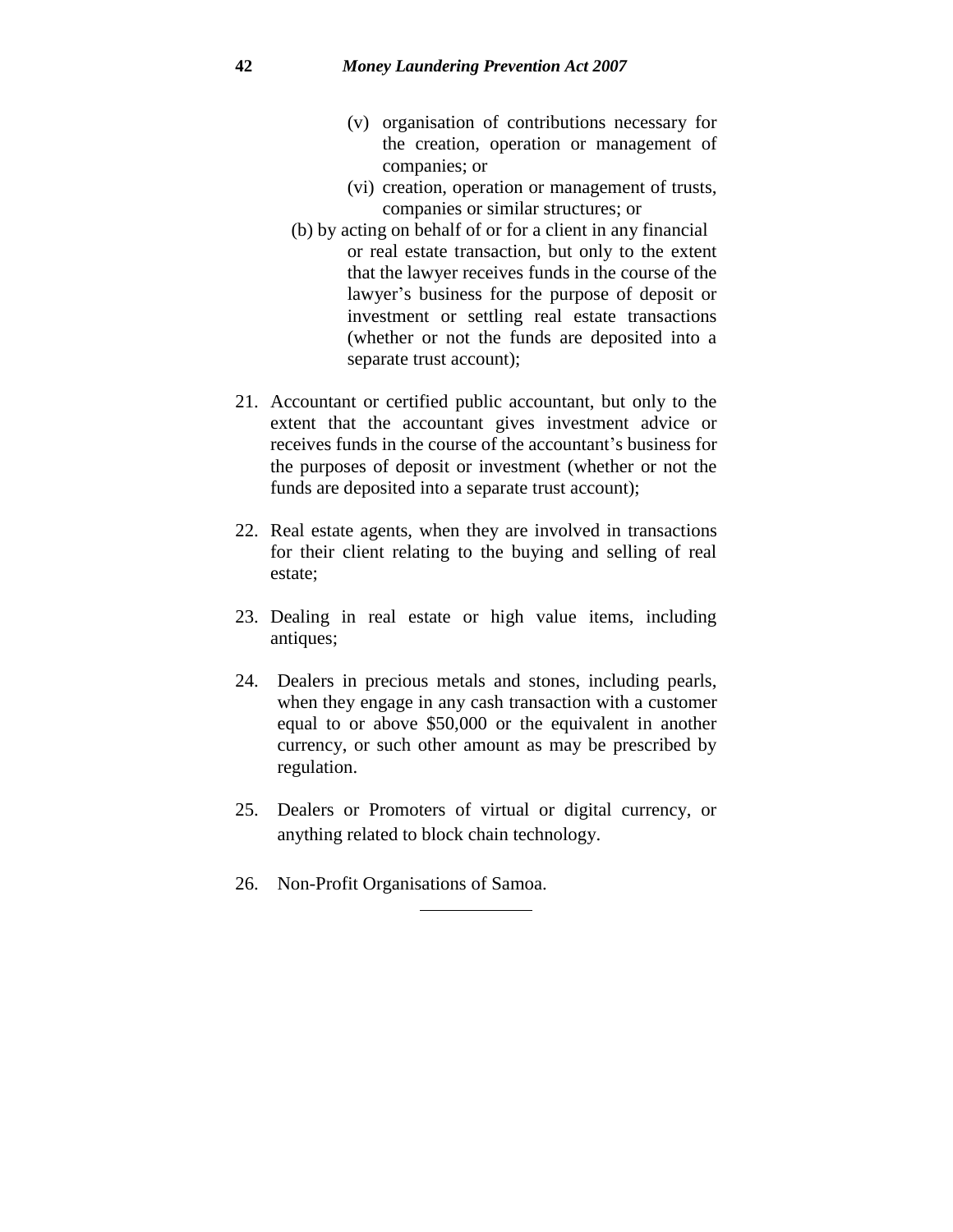#### **REVISION NOTES 2008 – 2020/3 March 2021**

This is the official version of this Act as at 3 March 2021.

This Act has been revised by the Legislative Drafting Division from 2008 to 2020/3 March 2021 respectively under the authority of the Attorney General given under the *Revision and Publication of Laws Act 2008.*

The following general revisions have been made:

- (a) Amendments have been made to conform to modern drafting styles and to use modern language as applied in the laws of Samoa.
- (b) Amendments have been made to up-date references to offices, officers and statutes.
- (c) Insertion of the commencement date
- (d) Other minor editing has been done in accordance with the lawful powers of the Attorney General.
	- (i) "Every" and "any" changed to "a"
	- (ii) "shall be" changed to "is" and "shall be deemed" changed to "is taken"
	- (iii) "shall have" changed to "has"
	- (iv) "shall be guilty" changed to "commits"
	- (v) "notwithstanding" changed to despite"
	- (vi) "pursuant to" changed to "under"
	- (vii) "it shall be lawful" changed to "may"
	- (viii) "it shall be the duty" changed to shall"
	- (ix) Numbers in words changed to figures
	- (x) "hereby" and "from time to time" (or "at any time" or "at all times") removed
	- (xi) "under the hand of" changed to "signed by"
	- (xii) Part numbers changed to decimal

The following amendments were made to this Act since the publication of the *Consolidated and Revised Statutes of Samoa 2007:*

By the *Audit Act 2013, No. 22,* (commenced on 27 January 2014):

**Section 47(1) and (2)** amended by deleting the words "Chief Auditor" and substituting with "Auditor General".

By the *National Prosecution Office Act 2015* (commenced on 1 January 2016):

**Section 5(1)** After paragraph (g), insert "(ga) the Director of the Public Prosecutions; and".

By the *Constitution Amendment Act (No. 1) 2017, No 8* (commenced on 6 June 2017):

**Section 5(1)** paragraph (ga) repealed.